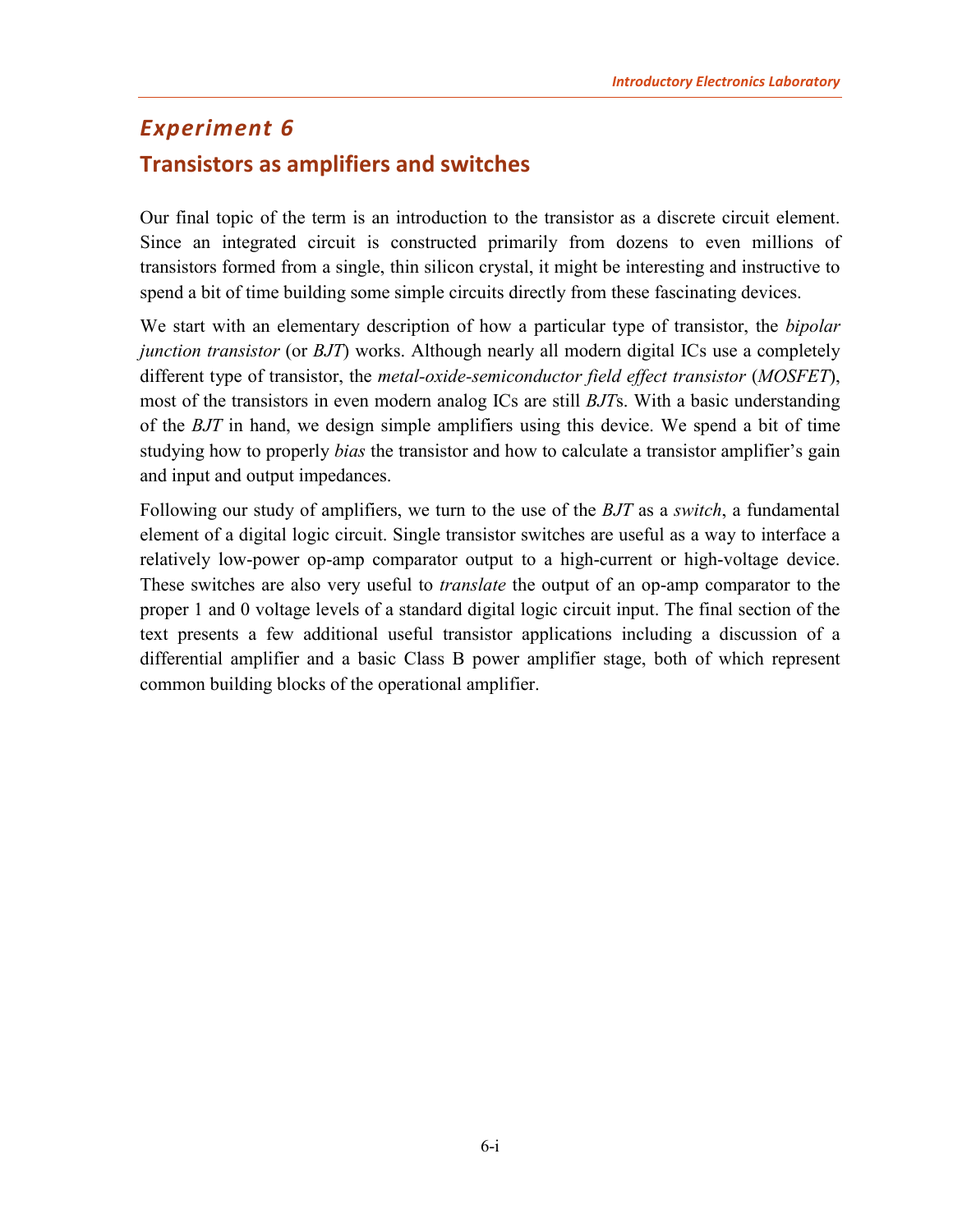Copyright © Frank Rice 2013 – 2019 Pasadena, CA, USA All rights reserved.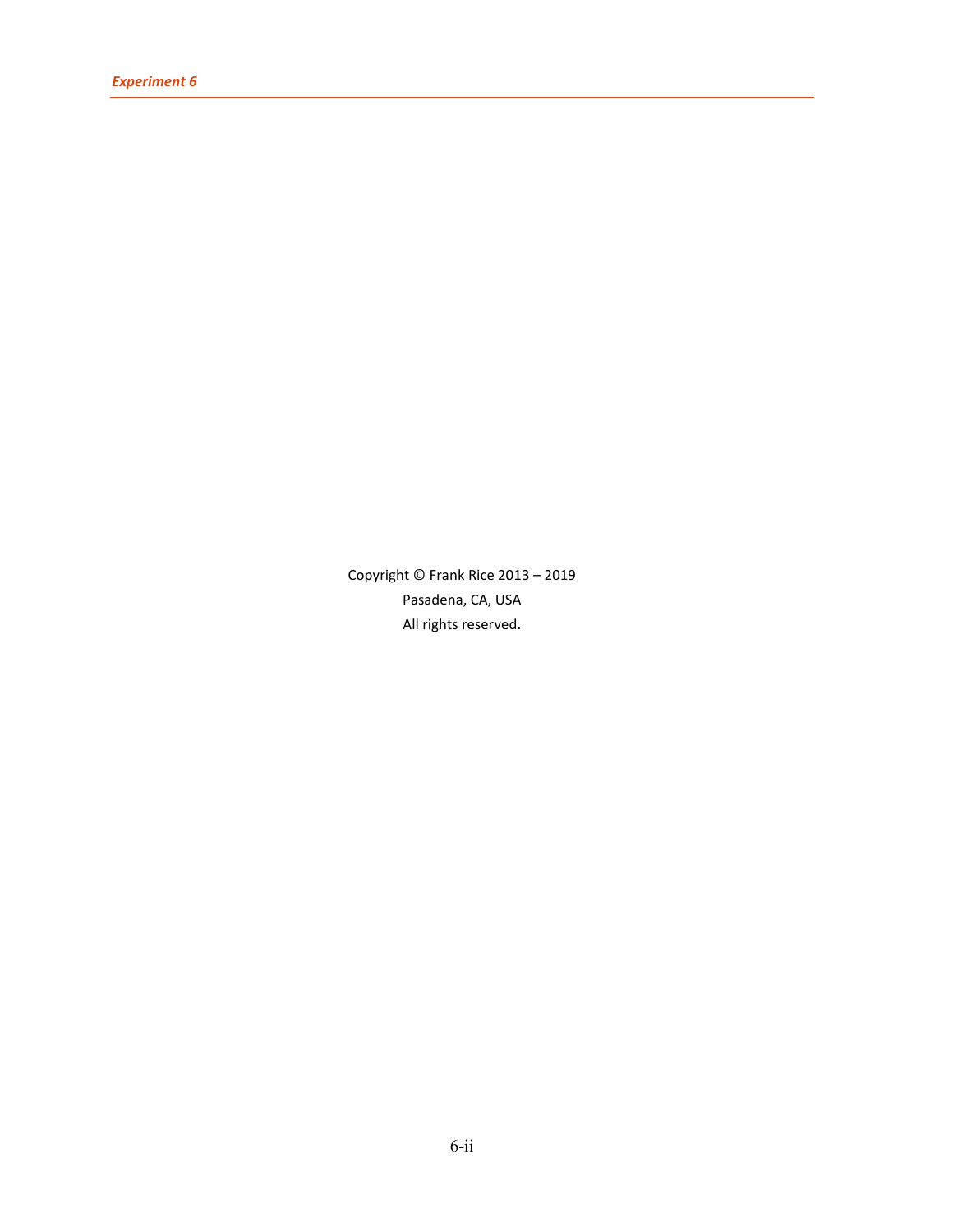# **CONTENTS**

| <b>TABLE OF CIRCUITS</b>                                                                        | $6-y$    |
|-------------------------------------------------------------------------------------------------|----------|
| THE BIPOLAR JUNCTION TRANSISTOR                                                                 | $6 - 1$  |
|                                                                                                 |          |
|                                                                                                 |          |
|                                                                                                 |          |
| <b>BASIC TRANSISTOR AMPLIFIER DESIGN</b>                                                        | $6 - 7$  |
|                                                                                                 |          |
| High gain amplifiers: the dynamic emitter resistance remainmental containmental materials. 6-11 |          |
|                                                                                                 |          |
| <b>TRANSISTOR SWITCH CIRCUITS</b>                                                               | $6 - 14$ |
|                                                                                                 |          |
|                                                                                                 |          |
|                                                                                                 |          |
|                                                                                                 |          |
| <b>PRELAB EXERCISES</b>                                                                         | $6 - 19$ |
| <b>LAB PROCEDURE</b>                                                                            | $6 - 20$ |
|                                                                                                 |          |
|                                                                                                 |          |
|                                                                                                 |          |
|                                                                                                 |          |
|                                                                                                 |          |
|                                                                                                 |          |
| <b>MORE CIRCUIT IDEAS</b>                                                                       | $6 - 23$ |
|                                                                                                 |          |
|                                                                                                 |          |
|                                                                                                 |          |
|                                                                                                 |          |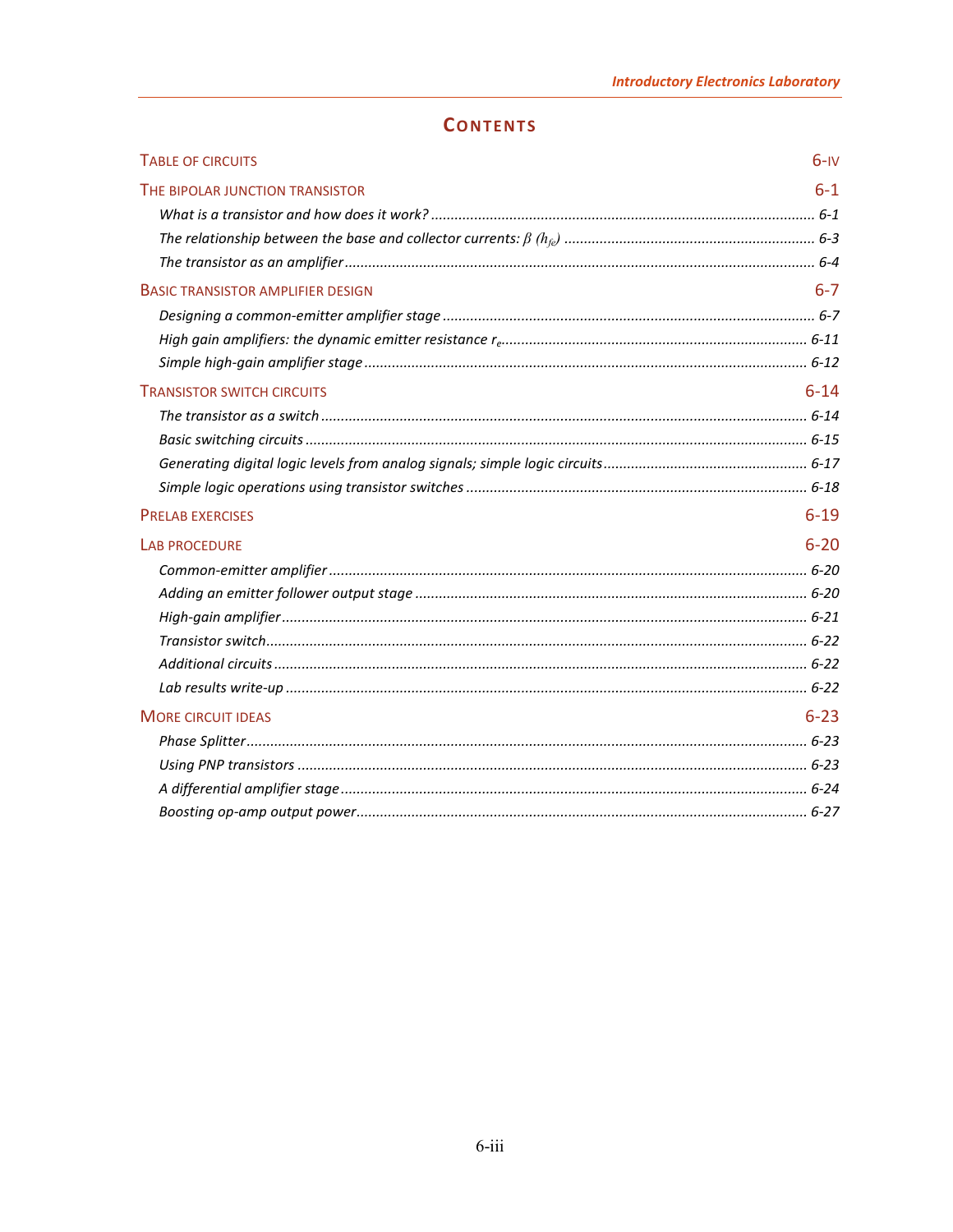# **TABLE OF CIRCUITS**

<span id="page-3-0"></span>

| Basic transistor logic gate implementations       | $6 - 18$     |
|---------------------------------------------------|--------------|
| Comparator output to logic-level translation      | $6 - 17$     |
| Differential amplifier circuit, DC coupled        | $6 - 24$     |
| Transistor amplifier with emitter follower output | $6 - 21$     |
| Transistor common emitter amplifier               | $6 - 7$      |
| Transistor high-gain amplifier                    | $6 - 12$     |
| Transistor op-amp current booster output stage    | $6 - 27$     |
| Transistor phase splitter                         | $6 - 23$     |
| Transistor PNP circuit configurations             | $6 - 23$     |
| Transistor switch, NPN                            | $6-14, 6-15$ |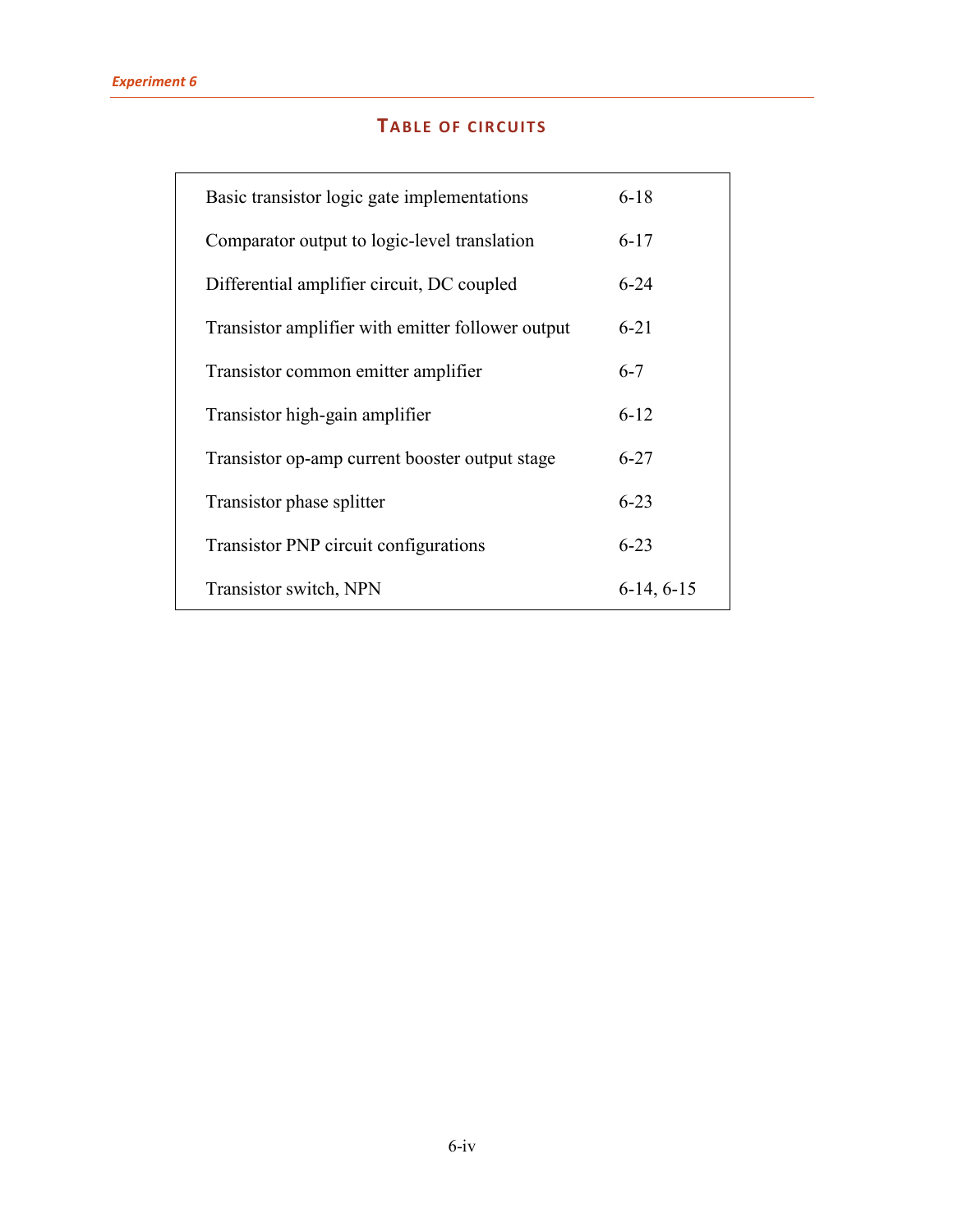### **THE BIPOLAR JUNCTION TRANSISTOR**

### <span id="page-4-1"></span><span id="page-4-0"></span>*What is a transistor and how does it work?*

The *bipolar junction transistor* (or *BJT*) was invented at Bell Laboratories by William Shockley in 1948, the year after he, John Bardeen, and Walter Brattain invented the first working transistor (for which they were awarded the 1956 Nobel Prize in physics). It is constructed from a sandwich of three layers of doped semiconductor material, the thin middle layer being doped oppositely from the other two. Thus there exist two types of *BJT*: *NPN* and

the *PNP*, whose schematic symbols are shown at right. The three layers are called the *emitter*, *base*, and *collector*, and their identification with the three schematic device terminals is also illustrated in the figure (note that the *emitter* is associated with the *arrow* in the schematic symbols). The base is the thin middle layer,



and it forms one *PN* junction with the heavily-doped emitter and another with the lightlydoped collector. When used as an amplifier, the base-emitter junction is forward-biased,



<span id="page-4-2"></span>**Figure 6-1: The inner workings of an** *NPN* **bipolar junction transistor. This transistor may be thought of as a "sandwich" of a thin** *P***-type semiconductor layer (the** *base***) between two** *N***-type layers (the**  *emitter* **and the** *collector***). The emitter is very heavily doped with** *N***-type charge carriers (conduction electrons). When the base-emitter** *PN* **junction is forward biased current flows from the base to the emitter. Because the base is very thin and the emitter is heavily doped, most of the emitter's charge carriers (electrons) which diffuse into the** *PN* **junction continue right on through it and into the collector. This results in a current flow from collector to emitter which can be much larger than the current flow from base to emitter.**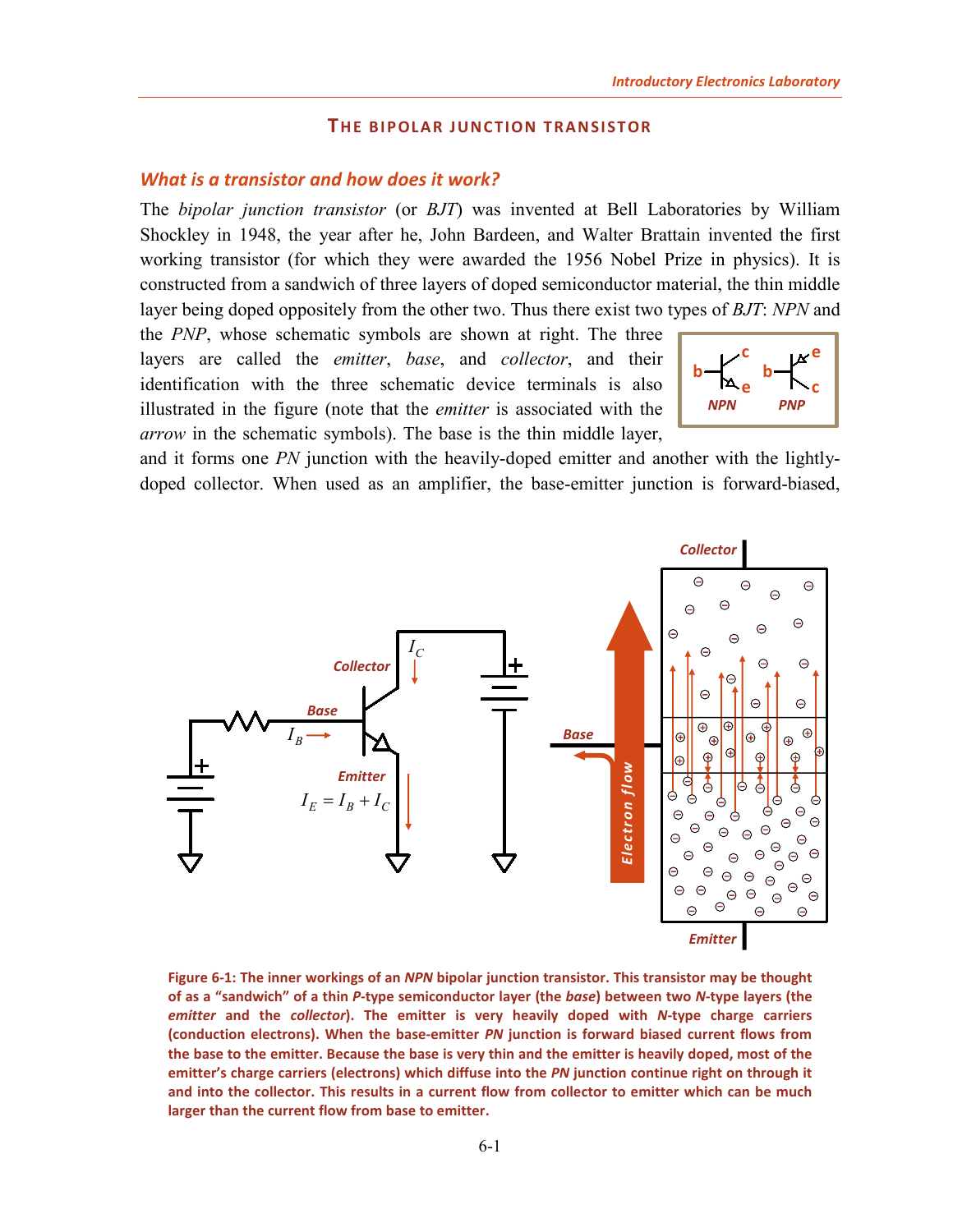whereas the collector-base junction is reverse-biased (in the case of an *NPN* transistor, the collector would be at the most positive voltage and the emitter at the most negative). The resultant charge carrier flows within the *NPN* transistor are illustrated in [Figure 6-1.](#page-4-2)

Consider an *NPN* transistor's behavior as shown in [Figure 6-1.](#page-4-2) When the base-emitter *PN* junction is forward-biased, a current flows into the base and out of the emitter, because this pair of terminals behaves like a typical *PN* junction semiconductor diode. The voltage drop from base to emitter is thus that of a typical semiconductor diode, or about 0.6–0.7V (nearly all transistors use silicon as their semiconductor). If the collector's potential is set more than a few 1/10ths of a volt higher than that of the base, however, an interesting effect occurs: nearly all of the majority charge carriers from the emitter which enter the base continue right on through it and into the collector!

The electrons from the *N*-type emitter that enter the base then diffuse around randomly in the *P*-type base's semiconductor material. Because the base is thin and the emitter has a large concentration of charge carriers (it is heavily doped), many electrons from the emitter approach the collector-base *PN* junction before they have a chance to recombine with the much smaller concentration of base charge carriers (holes in the case of an *NPN* transistor). The external bias voltage applied to the collector will then accelerate these emitter charge carriers across the collector-base *PN* junction. Consequently, most of the emitter charge carriers crossing the forward-biased base-emitter junction enter the collector, where they intermingle with the collector's lower concentration of similar charge carriers [\(Figure 6-1\)](#page-4-2).

The transistor's design then ensures that most of the emitter's charge carriers which enter the forward-biased base-emitter *PN* junction wind up passing through the base and entering the collector. This charge carrier flow out of the emitter is the microscopic origin of the current that flows through the emitter's terminal on the transistor  $(I_E$  in [Figure 6-1\)](#page-4-2). The small fraction of these emitter charge carriers that recombine in the base then determines the fraction of the emitter current which flows through the base terminal  $(I_B)$ , whereas the much larger fraction passing through the base and entering the collector determines the collector current  $(I_C)$ . On the other hand, if the base-emitter *PN* junction is not forward-biased then the charge carrier flow from the emitter across the junction does not occur, and the collectoremitter current vanishes (the only currents through the device are now the tiny reverse leakage currents across the *PN* junctions).

The end result is that if we bias the transistor so that its base-emitter *PN* junction is forwardbiased (base about 0.7V more positive than the emitter for an *NPN* transistor), then a small current flow in the base terminal corresponds to a much larger current flow in the collector terminal: the *BJT* transistor is a *current amplifier* (of course, the collector terminal must be connected to a power supply of some sort to complete an external circuit between collector and emitter as shown in [Figure 6-1](#page-4-2) — the power supply provides the energy required to move the current around this circuit).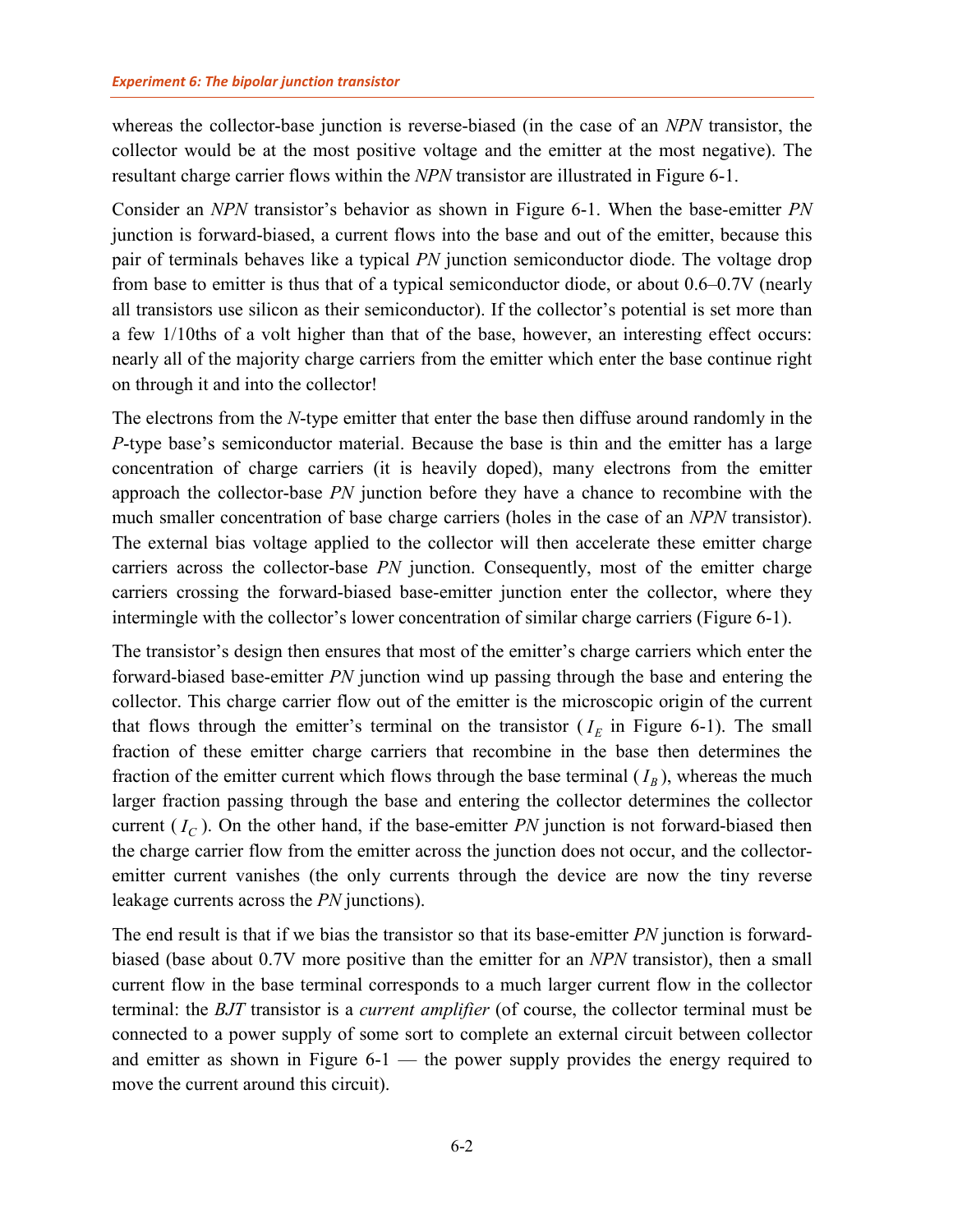# <span id="page-6-0"></span>*The relationship between the base and collector currents:*  $\beta$  *(* $h_{fe}$ *)*

It turns out that if the collector is at a potential of at least about 0.2V more than the base, then the ratio of the collector and base currents in a well-designed BJT transistor is remarkably independent of the magnitude of the base current and the collector-emitter voltage difference.



<span id="page-6-1"></span>**Figure 6-2:** *Characteristic curves* **of a typical** *BJT***. The 2N2219A is a general-purpose,** *NPN* **transistor similar to the PN2222. Each curve shows the variation in collector current with the voltage between the collector and emitter for a fixed base current; base current was stepped through a range of**  values to generate the family of curves shown. The curves are nearly evenly-spaced and flat for  $V_{CE}$ **> 0.8V, showing that the transistor's collector/base** *current gain* **(called** *β* **or** *hfe***) is nearly constant over the parameter space shown.**

This behavior of a good *BJT* is strikingly illustrated by the family of collector *characteristic curves* plotted in [Figure 6-2](#page-6-1) for the *NPN* type 2N2219A transistor. Each curve in the family shows the collector current  $(I_C)$  as a function of collector-emitter voltage drop  $(V_{CE})$  for a fixed value of base current  $(I_B)$ ; the base current is stepped by increments of  $5 \mu A$  to generate the various curves. Note how flat the various curves are for  $V_{CF} > 0.8$ V, showing that the collector current  $I_C$  is nearly independent of  $V_{CE}$  in this regime. Next note how evenly spaced the curves are (again, for  $V_{CE} > 0.8$  V), showing how very nearly proportional the collector and base currents are. The ratio  $\Delta l_C / \Delta l_B$  defines the transistor's *current gain*, commonly designated variously by the symbols  $\beta$  (*beta*) and  $h_{fe}$  (the more "formal," engineering symbol for this parameter). Referring back to [Figure 6-1,](#page-4-2) the current gain is clearly just the ratio of the number of emitter charge carriers which continue on to the collector to the number which recombine in the base. For the 2N2219A transistor shown in [Figure 6-2,](#page-6-1)  $\beta$  averages about 250 (it rises a bit with increasing  $I_B$ ); a well-designed, general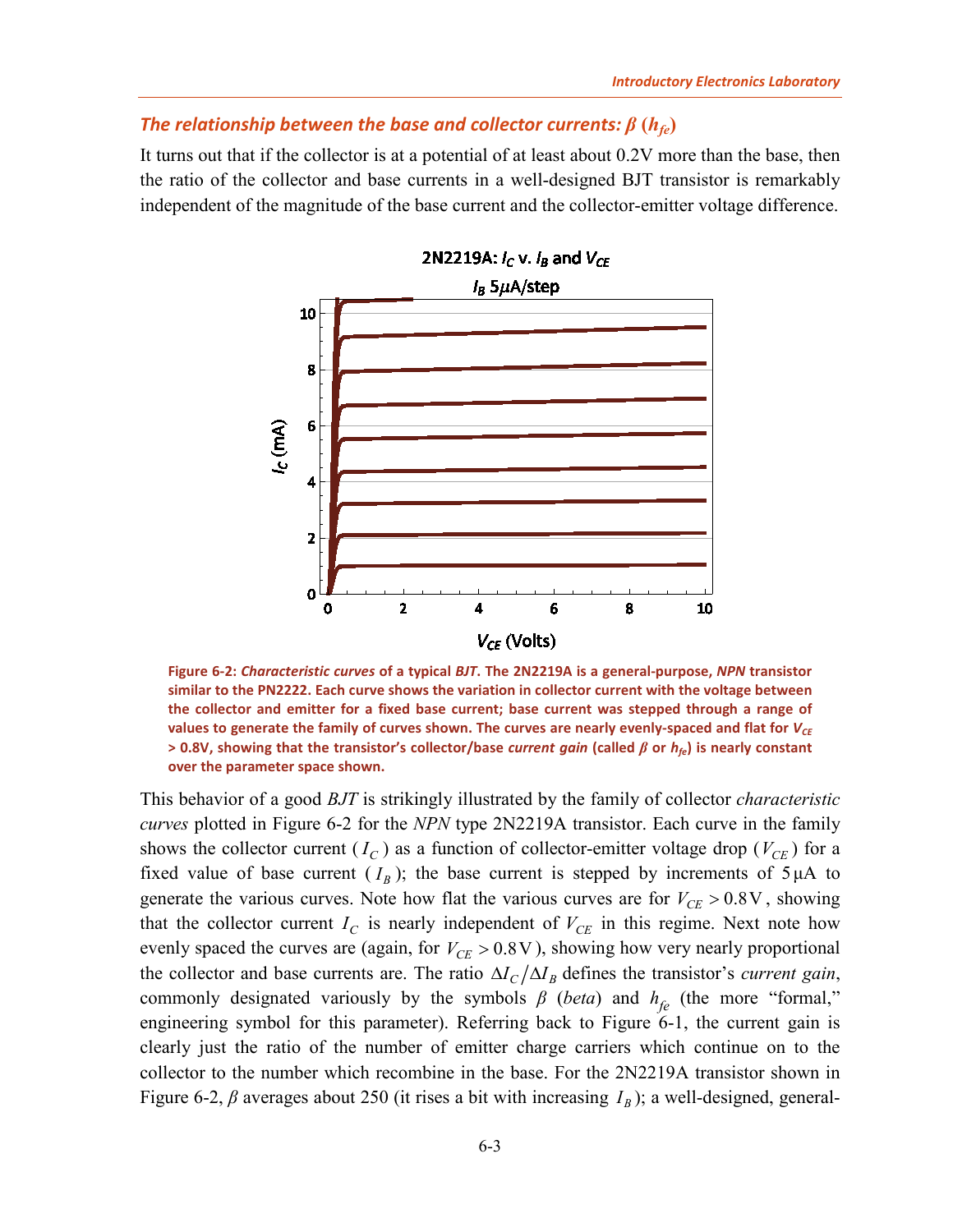purpose transistor will have  $\beta \gg 1$ . Unfortunately, for a given transistor  $\beta$  is a strong function of temperature, rising by about 10% for a 10°C rise in temperature; it also can vary by as much as 30% between transistors with the same model number. This possible variance in *β* should be considered when designing transistor amplifiers.

#### <span id="page-7-0"></span>*The transistor as an amplifier*

Consider the circuit fragment shown at right, which includes an *NPN* transistor connected between two power supply "*rails*"  $V_{CC}$  and  $V_{EE}$ (with, naturally,  $V_{CC} > V_{EE}$ ). Assume that some method has been used to *bias* the transistor's base terminal at the voltage  $V_B > V_{EE}$  so that the transistor's base-emitter junction is forward-biased and is therefore conducting current  $I_B$  as shown (we'll discuss ways of biasing the transistor in a subsequent section). What we want to determine are the relationships between the various voltages and currents, the resistor values  $R_C$  and  $R_E$ , and the transistor's *β*.



<span id="page-7-1"></span>**Figure 6-3: A collector-emitter circuit fragment of an** *NPN* **transistor used as an amplifier.**

We start the analysis by relating the base and emitter voltages using the forward-bias diode drop

 $V_{BE} \approx 0.6$ V across the base-emitter *PN* junction. As we know from our previous study of the semiconductor diode, this voltage will be a very weak function of the base current  $I_B$ , so we will use the working assumption that it is a fixed, constant value. Consequently, if we know  $V_B$  then we also know  $V_E$  and vice versa. Given  $V_E$ , we now know the voltage drop across resistor  $R_E$ , so we also know the current through it:  $I_E = (V_E - V_{EE})/R_E$ .

Knowing  $I<sub>E</sub>$  and the transistor's current gain  $\beta$  immediately tells us the other two transistor currents  $I_B$  and  $I_C$ , since the three currents are related through  $\beta$  as shown in [Figure 6-3.](#page-7-1) The value of  $R_c$  then gives us the collector voltage  $V_c$ , since  $I_c = (V_{cc} - V_c)/R_c$ . Thus we have succeeded in relating the circuit's state variables (currents and voltages), as we set out to do. Note that there are some conditions that must be met for our solution to be realistic: all the currents must flow in the directions shown by the arrows in [Figure 6-3,](#page-7-1) and it must be the case that  $V_{EE} < V_E < V_B \leq V_C < V_{CC}$ . If one or more of these conditions is violated by our solution, then our solution fails, and the transistor circuit is operating as a *switch* rather than as an *amplifier* (we'll discuss transistor switch circuits in a later section).

Now consider how  $V_E$  and  $V_C$  are affected by a small change  $dV_B$  in the transistor's base voltage. If the solution we have found is perturbed by changing the transistor base bias voltage from  $V_B$  to  $V_B + dV_B$ , then the emitter voltage will change by the same amount,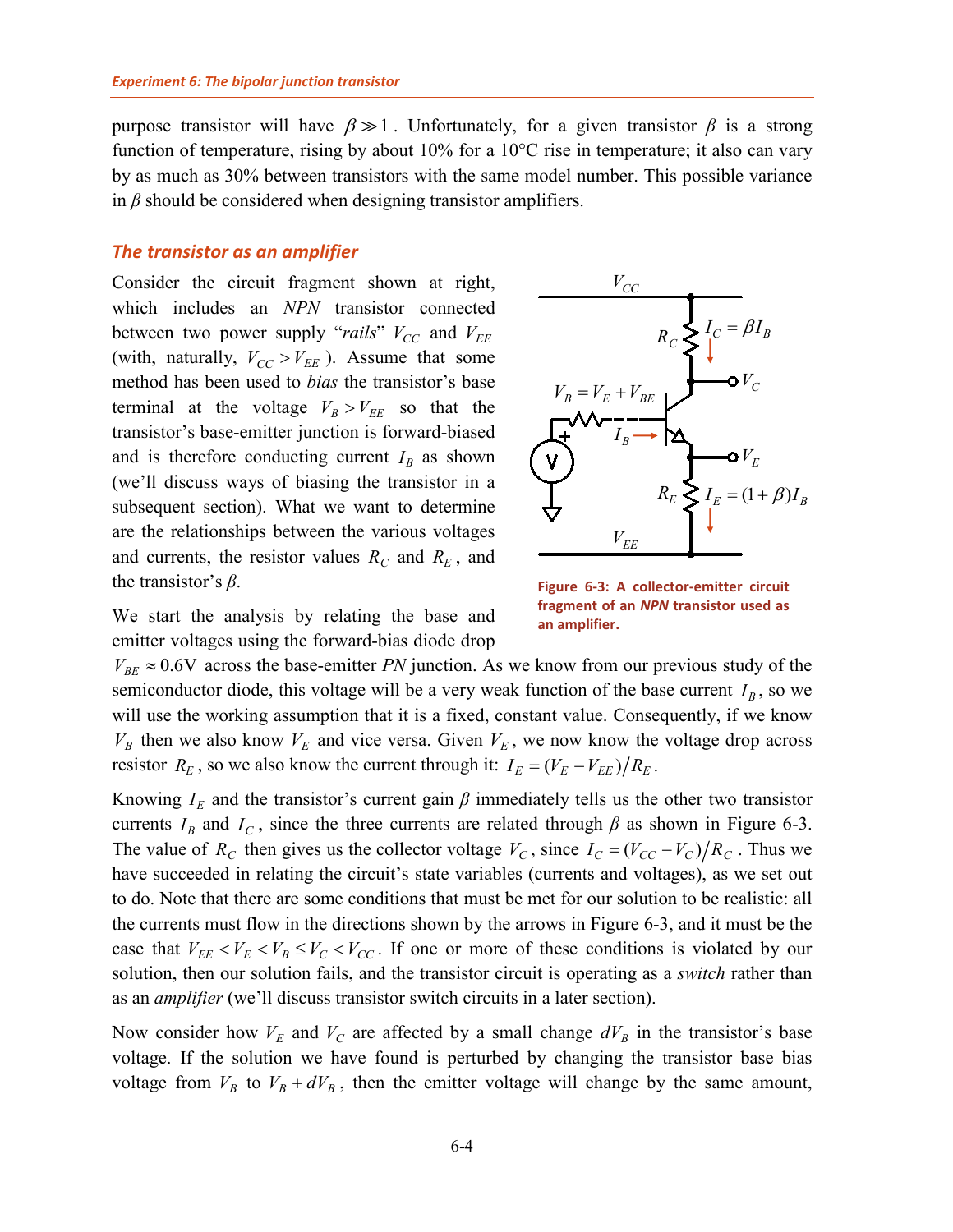since we assume that  $V_{BE}$  is constant. Thus  $dV_E = dV_B$ , and the *small-signal voltage gain* of the circuit in [Figure 6-3](#page-7-1) from the base to the emitter of the transistor is:

# <span id="page-8-2"></span>**6.1 Emitter follower voltage gain:**  $G = dV_F/dV_B = 1$

A transistor amplifier circuit used in this way is called an *emitter follower*, analogous to the op-amp voltage follower circuit, since the voltage gain of the circuit is 1.

The change  $dV<sub>E</sub>$  in the emitter voltage will change the emitter current as well because the voltage drop across  $R_E$  has changed, so  $dI_E = dV_E/R_E$ ; this changes the collector current to  $dI_C = dI_E/(1 + 1/\beta) \approx dI_E$ , because  $\beta \gg 1$  (the quantity  $dI_C/dI_E = 1/(1 + 1/\beta)$  is sometimes referred to as the transistor's  $\alpha$ ; clearly for a good transistor  $\alpha \approx 1$ ). Finally,  $dI_C$  changes the voltage drop across  $R_c$ ; since the power supply voltage  $V_{cc}$  is constant, the change in voltage drop across  $R_c$  will change the collector voltage by  $-R_c dI_c$ , and the voltage gain of the circuit from the base to the collector of the transistor is therefore:

# <span id="page-8-0"></span>**6.2 Common-emitter voltage gain (** $\beta$ **<sup>***n***</sup>1):**  $G \equiv dV_C/dV_B = -R_C/R_E$

This output configuration of the circuit in [Figure 6-3](#page-7-1) is called a *common-emitter amplifier*, which is an *inverting* amplifier whose gain formula resembles that of the op-amp inverting amplifier circuit. Note that just as in the case of the op-amp circuit, the ideal gain formula in [\(6.2\)](#page-8-0) obtains as the transistor gain  $\beta \rightarrow \infty$ .

Next let us consider the input and output impedances of the transistor amplifier circuit fragment of [Figure 6-3.](#page-7-1) The input impedance presented by the base terminal of the transistor is quite straightforward given the previous calculations. Since  $Z_{in} = dV_B/dI_B$ ,  $dV_E = dV_B$ , and  $(\beta + 1)dI_B = dI_E = dV_E/R_E$ , we immediately see that the base input impedance is:

# <span id="page-8-1"></span>**6.3 Base terminal input impedance:**  $Z_{in} = (\beta + 1)R_E \approx \beta R_E$

The output impedance at the terminal labeled  $V_C$  in [Figure 6-3](#page-7-1) is likewise easy to determine if we assume that the transistor's  $\beta$  is independent the collector-emitter voltage difference  $V_{CE}$  (in other words, if we assume that the characteristic curves shown in [Figure 6-2](#page-6-1) are flat and horizontal, as they very nearly are in that figure). In this case, since  $Z_{out} = -dV_c/dI_{out}$ (where  $I_{out}$  is the change in the current drawn from the output terminal by some attached load), changing the load current cannot affect the current flow into the transistor's collector, because that current is determined solely by  $I<sub>B</sub>$ . Thus any change in output current must pass through the collector resistor  $R_c$ , which therefore must be the circuit's output impedance (if the assumption regarding the characteristic curves is relaxed, then the reciprocal of the slope of the appropriate curve defines the *collector's dynamic output impedance*, and this impedance must be combined in parallel with  $R_C$ , slightly lowering the circuit's output impedance).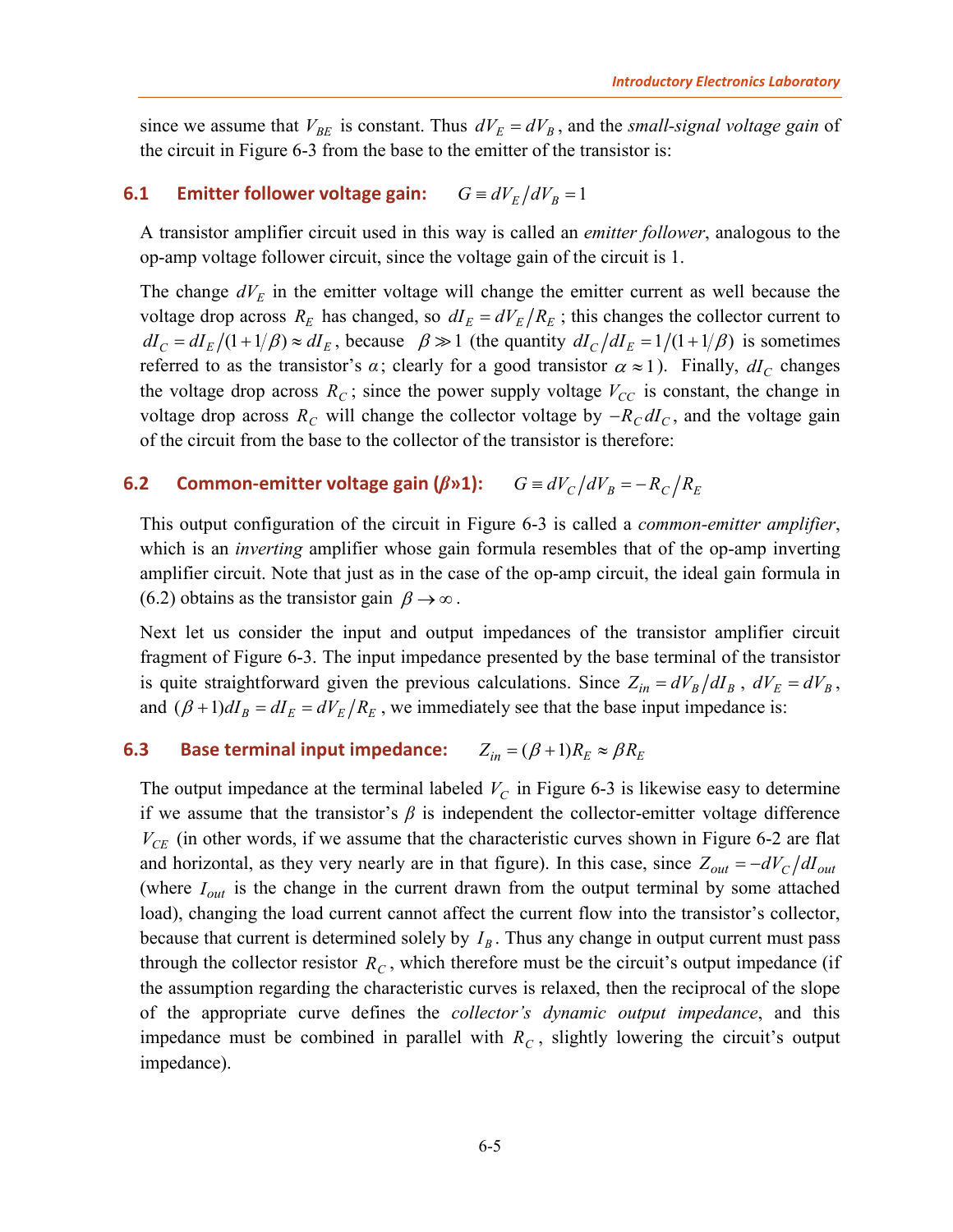## <span id="page-9-0"></span>**6.4 Common-emitter output impedance:**  $Z_{out} = R_C$

Finally, the emitter-follower output impedance at the terminal labeled  $V<sub>E</sub>$  in [Figure 6-3](#page-7-1) must be determined:  $Z_{out} = -dV_E/dI_{out}$ . In this case, since  $dV_E = dV_B$ , a change in the emitter voltage will cause a corresponding change in the base voltage, which may in turn change the base bias current,  $I_B$ . Assume that the source of the bias for the transistor base has output impedance  $Z<sub>S</sub>$  (the resistor shown in the base terminal circuit of [Figure 6-3](#page-7-1) between it and the constant bias voltage source V). The relationship between the base terminal current and voltage would then satisfy:  $Z_s = -dV_B/dI_B$ , so that the current out of the transistor's emitter would change as:  $dI_E = (\beta + 1) dI_B = -(\beta + 1) dV_E/Z_S$ . But this is not the whole story —  $dV_E$ will change the current through  $R_E$  by  $dV_E/R_E$ . Using Kirchhoff's current law, the sum of the change in current through  $R_E$  and at the output terminal  $dI_{out}$  must equal the change in current supplied by the emitter of the transistor, so:

$$
-dV_E \frac{\beta+1}{Z_S} = dI_{out} + dV_E \frac{1}{R_E} \rightarrow -\frac{dV_E}{dI_{out}} = \left(\frac{1}{R_E} + \frac{1}{Z_S/(\beta+1)}\right)^{-1}
$$

So the emitter follower's output impedance is the parallel combination of the circuit's *embedding impedance* seen by the transistor's base divided by  $(\beta + 1) \approx \beta$  and  $R_E$ , a combination which could result in a reasonably small output impedance:

#### <span id="page-9-1"></span>**6.5 Emitter follower output impedance:**

$$
Z_{out} = \left(\frac{1}{R_E} + \frac{1}{Z_S/\beta}\right)^{-1}
$$

Ways to design practical transistor amplifier circuits are discussed in a later section.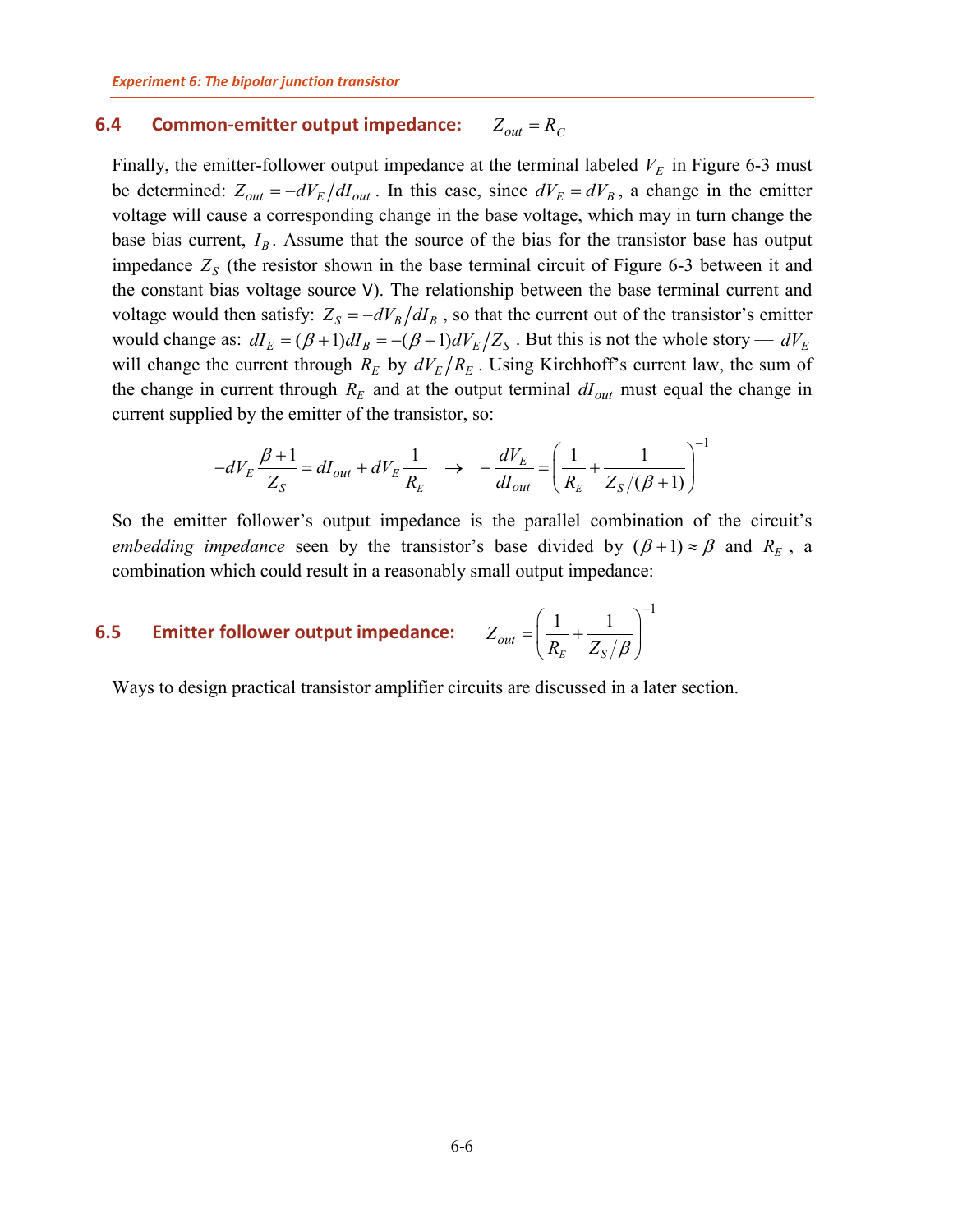#### **BASIC TRANSISTOR AMPLIFIER DESIGN**

# <span id="page-10-1"></span><span id="page-10-0"></span>*Designing a common-emitter amplifier stage*

A simple and effective way to construct a transistor gain stage is to supply the transistor's base bias using a voltage divider and to *AC couple* the input and output signals as shown in [Figure 6-4.](#page-10-2) The big advantage of this circuit is that it can be designed to work successfully almost completely independently of the transistor's current gain *β*, so that it will work with nearly any available transistor and will be very tolerant of circuit temperature and power supply voltage variations. In this section we will go through a design procedure for this circuit so that you can successfully assign the proper values to the resistors and capacitors in the circuit.



<span id="page-10-2"></span>**Figure 6-4: Basic** *NPN* **common-emitter amplifier stage. Component selection to establish the design stage gain and properly bias the transistor is discussed in the text.**

In the following several sections, our calculations regarding gains and impedances assume that the input signal frequency is well within the pass-band of the input and output AC coupling filters: that is, the impedances of the capacitors  $C_{in}$  and  $C_{out}$  can be neglected at signal frequencies. Of course, the circuit behavior at 0 frequency (DC) assumes that the capacitors are open circuits.

#### *Amplifier gain; the quiescent collector and emitter operating state*

The first step is to set the required gain *G* of the stage. The circuit in [Figure 6-4](#page-10-2) is most effective for relatively modest gains, say  $5 \leq |G| \leq 20$  or so; as the stage gain goes up, the circuit's input impedance will have to drop and the output impedance will rise, although these problems may be mitigated somewhat by a judicious choice of power supply voltage. If you need a large gain, you will probably have to cascade several amplifier stages to achieve this result. In any event, the target gain for each amplifier stage sets its ratio of the collector and emitter resistor values through equation [\(6.2\)](#page-8-0):  $G = -R_C/R_E$ .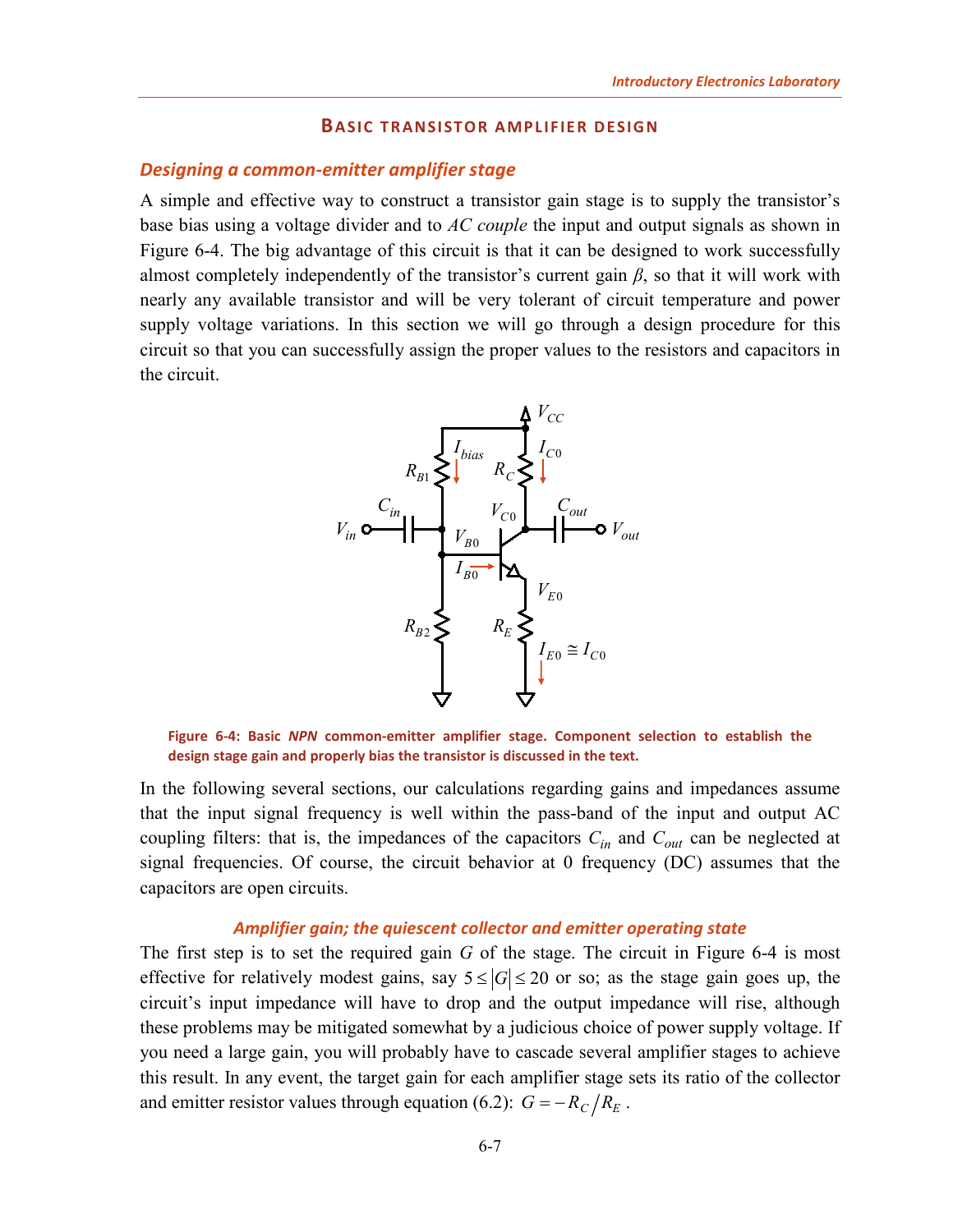The next step is to establish the value of  $V_{CC}$ , the power supply voltage you will use, and the transistor's *quiescent operating state*, target values of the collector and emitter DC voltages in the absence of an input signal:  $V_{C0}$  and  $V_{E0}$  (the subscript 0 implies that these are the quiescent, DC values of these circuit parameters). These choices will be driven by the circuit gain *G* and the required peak-to-peak output voltage swing,  $V_{pk-pk}$ . To see how this works, the argument goes as follows:

- (1) As described in the discussion leading up to the common-emitter gain equation [\(6.2\)](#page-8-0), the ratio of the voltage drops across resistors  $R_C$  and  $R_E$  is equal to the magnitude of the amplifier stage's voltage gain  $|G|$ . Thus  $|G| = (V_{CC} - V_C)/V_E$ . This relationship will hold at all times, regardless of the signal output. When the output signal is at its positive peak, the voltages across the two resistors will be at their smallest values; when the output signal is at its negative peak, the difference  $V_{CE} = V_C - V_E$  is at its minimum.
- (2) To minimize distortion in the output of the amplifier, the design must keep the transistor from saturating; the voltage drop from collector to emitter  $V_{CE}$  should go no lower than about 1V (see [Figure 6-2\)](#page-6-1). Therefore at the negative output peak  $(V_C)_{\text{min}} - (V_E)_{\text{max}} = 1V$ . Combining this with the above relation, we get:

$$
(V_E)_{\text{max}} = (V_{CC} - 1V)/([G] + 1)
$$
  

$$
(V_C)_{\text{min}} = (V_{CC} + |G| \times 1V)/([G] + 1)
$$

(3) When the output voltage  $V_C$  is at its maximum, the collector current  $I_C$  is at its minimum. As a conservative design "rule of thumb," keep the range of collector currents reasonable by choosing the minimum collector current to be no less than about 5% of its maximum value. This restriction would, of course, apply to the emitter current as well. This design rule implies that  $20 \times (V_E)_{min} = (V_E)_{max}$ . The difference  $(V_E)_{\text{max}} - (V_E)_{\text{min}}$  multiplied by the gain  $|G|$  is the design collector voltage range, which will determine the maximum output  $V_{pk-pk}$ . Thus we have established a relationship between the gain  $|G|$ , power supply voltage  $V_{CC}$ , and the maximum output voltage swing  $V_{pk-pk}$ :

<span id="page-11-0"></span>**6.6** 
$$
\left(1 + \frac{1}{|G|}\right) V_{pk-pk} = 0.95 (V_{CC} - 1V)
$$

The middles of the ranges in  $V_C$  and  $V_E$  should then be the target quiescent collector and emitter voltages,  $V_{C0}$  and  $V_{E0}$ . These values will make sure that the full  $V_{pk-pk}$ output is available without hitting one of the voltage minimum or maximum limits:

<span id="page-11-1"></span>**6.7** 
$$
V_{E0} = 0.525 (V_{CC} - 1V)/(|G| + 1)
$$

$$
V_{C0} = V_{CC} - |G| \times V_{E0}
$$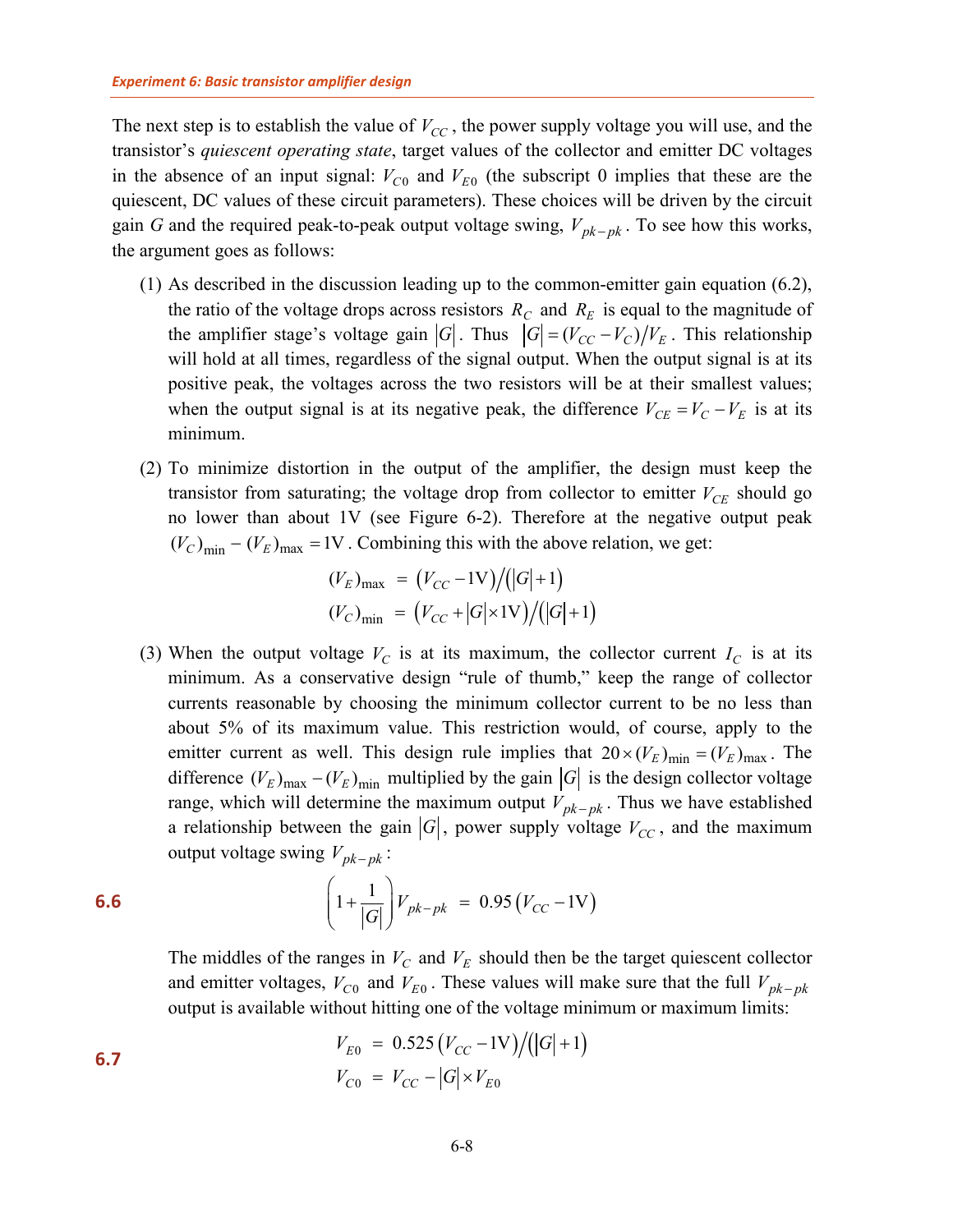#### EXAMPLE COLLECTOR AND EMITTER VOLTAGE CALCULATIONS

Assume that you want a gain −5 common-emitter amplifier operating from a single +5V power supply. What would be the maximum available output voltage swing, and what should be the quiescent collector and emitter voltages  $V_{C0}$  and  $V_{E0}$  to achieve this?

#### *Solution*:

Solving equation [\(6.6\)](#page-11-0) for  $V_{pk-pk}$  given the specified *G* and  $V_{CC}$ :  $V_{pk-pk} = 3.17V$ . The quiescent voltages are calculated using equations [\(6.7\)](#page-11-1):  $V_{C0} = 3.25V$ ;  $V_{E0} = 0.35V$ .

#### *Quiescent operating currents and base bias voltage*

As indicated by equation [\(6.4\)](#page-9-0), the circuit in [Figure 6-4](#page-10-2) will have an output impedance equal to  $R_C$ . The value of this resistor and the quiescent collector voltage  $V_{C0}$  establish the quiescent collector and base bias currents,  $I_{C0}$  and  $I_{B0}$ :

<span id="page-12-0"></span>**6.8** 
$$
I_{C0} = (V_{CC} - V_{C0})/R_C
$$

$$
I_{B0} = I_{C0}/\beta
$$

The base bias voltage,  $V_{B0}$ , must be established at 1 diode-drop (0.6V–0.7V) above the emitter voltage,  $V_{E0}$ . *This is the most important step*, since  $V_{B0}$  along with the values of  $R_C$ and  $R_E$  determine the transistor's quiescent operating state:  $V_{C0}$ ,  $V_{E0}$ , and  $I_{C0}$ . Using equation [\(6.7\)](#page-11-1),

<span id="page-12-1"></span>6.9 
$$
V_{B0} = V_{E0} + 0.7 \text{V} = 0.7 \text{V} + 0.525 (V_{CC} - 1 \text{V}) / (|G| + 1)
$$

#### *The base bias voltage divider; input impedance*

To establish the critical parameter  $V_{B0}$ , the circuit in [Figure 6-4](#page-10-2) contains a voltage divider composed of resistors  $R_{B1}$  and  $R_{B2}$ . The quiescent base bias current  $I_{B0}$  will be supplied from the power supply  $V_{CC}$  through this divider, so we must carefully consider these resistor values. We want the circuit design to accommodate a fairly large variation in transistor *β* without significantly affecting the amplifier's performance; the only place *β* matters is in the second of equations [\(6.8\)](#page-12-0). Calculate the maximum  $I_{B0}$  you might expect by picking a reasonable lower bound on *β* when using that equation. To keep this current from having a significant impact on the voltage divider, design it so that the current through  $R_{B2}$  is  $\approx 10 I_{B0}$ . By doing this you ensure that variations in  $\beta$  and thus  $I_{B0}$  will not significantly change  $V_{B0}$ , the amplifier's most important bias parameter. This consideration and the voltage divider equation determine the values of these resistors:

<span id="page-12-2"></span>**6.10** 
$$
R_{B2} = \frac{V_{B0}}{10I_{B0}};
$$
  $R_{B1} = R_{B2} \left( \frac{V_{CC}}{V_{B0}} - 1 \right)$ 

Finally, these values determine the amplifier's input impedance, which will be the parallel combination of  $R_{B1}$ ,  $R_{B2}$ , and the transistor base input impedance, which from equation [\(6.3\)](#page-8-1)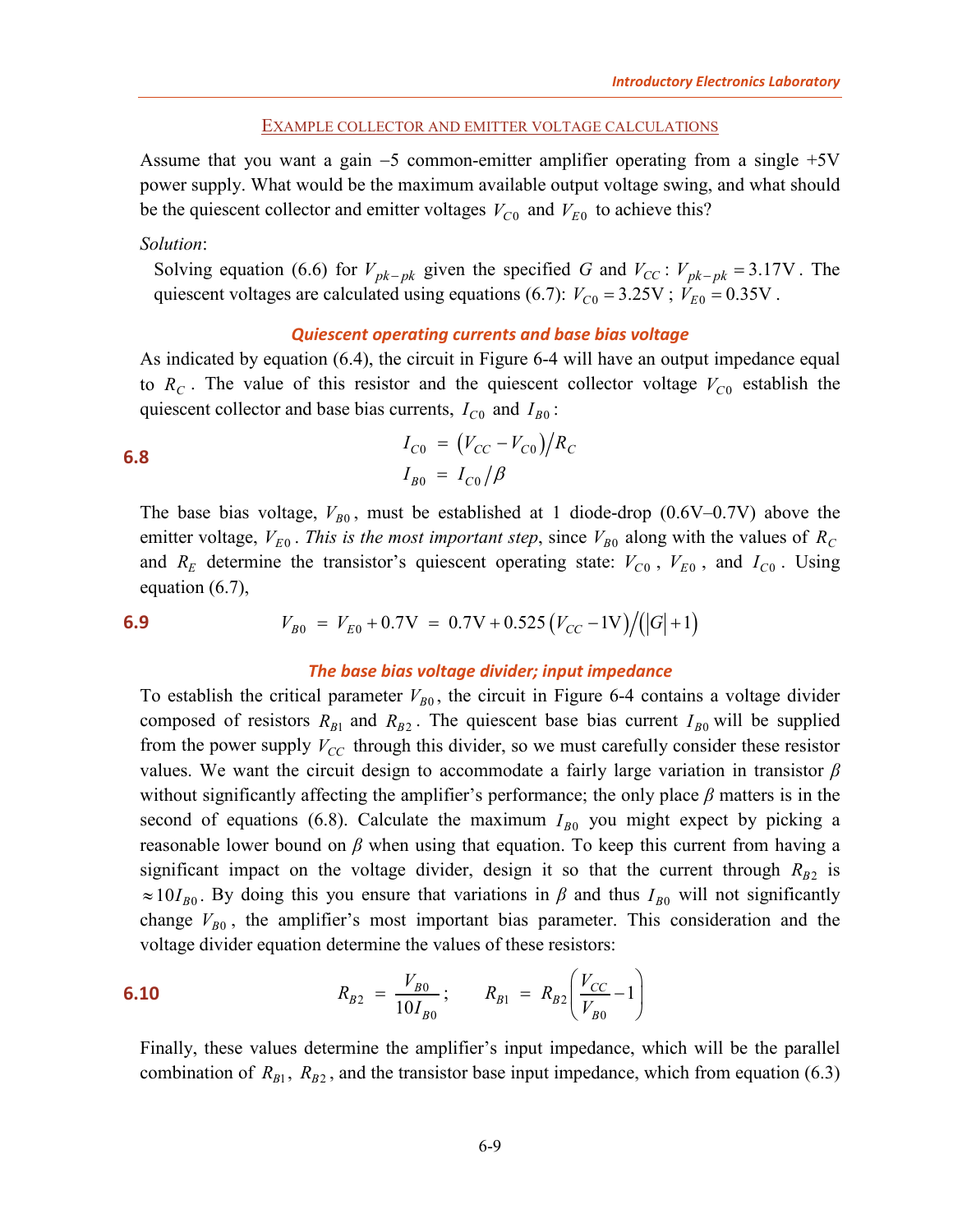is  $\beta R_E$ . Note that a large gain will tend to drive down the value of  $V_{B0}$  and thus  $R_{B2}$ , lowering the circuit's input impedance.

#### EXAMPLE BASE BIAS CALCULATIONS

Continuing our previous example calculations, if we choose  $R_C = 750\Omega$ , then that will also be the circuit's output impedance. For  $G = -5$ , the required  $R_E = 150\Omega$ . Assume that transistor  $\beta \approx 150$  (minimum); the quiescent transistor currents will be, using [\(6.8\)](#page-12-0):

$$
I_{C0} = (5V - 3.25V)/750\Omega = 2.3mA
$$
  

$$
I_{B0} = 2.3mA/150 = 16\mu A
$$

Now we can choose the base bias resistor values using equations  $(6.9)$  and  $(6.10)$ :

$$
V_{B0} = 0.7 \text{V} + V_{E0} = 1.05 \text{V}
$$
  
\n
$$
R_{B2} = 1.05 \text{V} / (10 \times 16 \mu \text{A}) = 6.75 \text{k}\Omega \rightarrow 6.2 \text{k}\Omega
$$
  
\n
$$
R_{B1} = 6.2 \text{k}\Omega \times (5/1.05 - 1) = 23.3 \text{k}\Omega \rightarrow 24 \text{k}\Omega
$$

Using 24k $\Omega$  and 6.2k $\Omega$  for  $R_{B1}$  and  $R_{B2}$  will introduce an error in the target  $V_{B0}$  of only 3%, which is less than the expected 5% resistor tolerances. The amplifier input impedance will be the parallel combination of the two bias resistors and  $\beta R_E$ , which will give only about 4kΩ.

#### *Choosing the coupling capacitors*

The DC quiescent bias voltages must be maintained at the transistor's three terminals for the amplifier in [Figure 6-4](#page-10-2) to operate properly. Therefore the input and output signals must be isolated from these DC voltages using the coupling capacitors  $C_{in}$  and  $C_{out}$ . Thus the amplifier must be *AC coupled* as originally described in Experiment 2 in the context of an op-amp amplifier. Consider the input capacitor *Cin* first. The low-frequency −3dB corner of the high-pass filter formed from  $C_{in}$  and the input impedance of the amplifier will be:

<span id="page-13-0"></span>**6.11** 
$$
f_{in} = \frac{1}{2\pi Z_{in} C_{in}} = \frac{1}{2\pi C_{in}} \left( \frac{1}{R_{B1}} + \frac{1}{R_{B2}} + \frac{1}{\beta R_{E}} \right)
$$

The output capacitor  $C_{out}$  will form another high-pass filter with the amplifier's output impedance and the input impedance of the load attached to the amplifier output:

<span id="page-13-1"></span>**6.12** 
$$
f_{out} = \frac{1}{2\pi (Z_{out} + Z_{load}) C_{out}} = \frac{1}{2\pi (R_C + Z_{load}) C_{out}}
$$

These two high-pass filters are cascaded, so the circuit's over-all response at low frequencies will be determined by the product of the two high-pass filters' responses.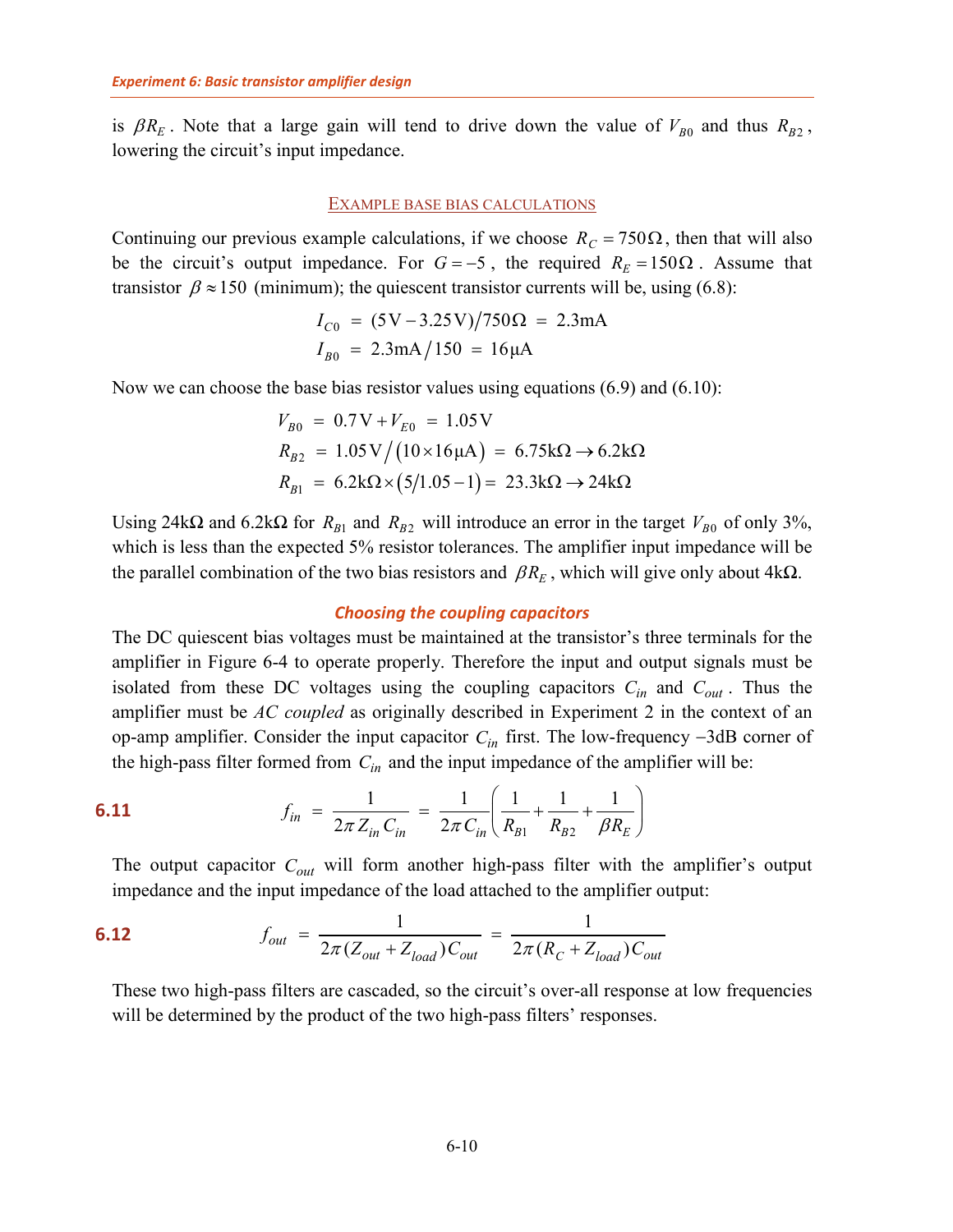#### <span id="page-14-0"></span>*High gain amplifiers: the dynamic emitter resistance re*

It seems from equation [\(6.2\)](#page-8-0) that the common-emitter amplifier gain could be made arbitrarily large by reducing the emitter circuit resistor value  $R<sub>E</sub>$  to zero [\(Figure 6-3\)](#page-7-1). Of course, this turns out to be incorrect. One of the assumptions leading to [\(6.2\)](#page-8-0) is that the baseemitter diode forward voltage drop  $V_{BE}$  is constant (independent of the transistor currents); this is, of course, inaccurate because it is an increase in  $V_{BE}$  applied to the base-emitter *PN* junction which drives an increase in the current through it. Returning to Experiment 3, page 3-41, it explained how the *diode equation* relates the voltage and current through a *PN* junction:

# <span id="page-14-1"></span>**6.13**  $I_E = I_0 (e^{q_e V_{BE}/k_B T} - 1)$

We use the emitter current  $I<sub>E</sub>$  in this equation because that quantity represents the total current through the base-emitter *PN* junction. The characteristic current  $I_0 \sim 10^{-10}$  mA; at room temperature and with  $V_{BE} \sim 0.6V$ , the exponential term is  $\sim e^{24} > 10^{10}$ , which is ridiculously larger than 1, so the −1 term in [\(6.13\)](#page-14-1) may be very safely ignored! Thus the *dynamic emitter resistance,*  $r_e \equiv dV_{BE}/dI_E$ *, near room temperature is:* 

#### <span id="page-14-2"></span>**6.14 Dynamic emitter resistance (300K):**  $r_e = \frac{dV_{BE}}{dr} = \frac{k_B T}{dr} = \frac{26}{r}$ mA  $BE = \frac{R}{B}$  $E$   $q_e$ <sub>*E*</sub>  $I_E$ *e e*  $r_e = \frac{dV_{BE}}{dr} = \frac{k_B T}{r}$  $dI_E$   $q_e I_E$  *I*  $=\frac{dV_{BE}}{dr}=\frac{k_BT}{dr}=\frac{26\Omega}{r}$

So if the emitter current is, for example,  $2 \text{ mA}$ , then  $r_e = 13 \Omega$ . The dynamic emitter resistance may be thought of as a small resistor added in series with the emitter terminal just inside the transistor so that the junction  $V_{BE}$  can still be treated as a constant — actual small variations in its value connected with changes in  $I<sub>E</sub>$  are then accounted for by a varying voltage drop across  $r_e$ . Consequently, the common-emitter amplifier gain when  $R_E = 0$  is:

# <span id="page-14-3"></span>**6.15 Common-emitter voltage gain limit (** $R_E = 0$ **):**  $G \equiv dV_C/dV_B = -R_C/r_e$

An example of a high-gain common-emitter circuit will be presented in the next section.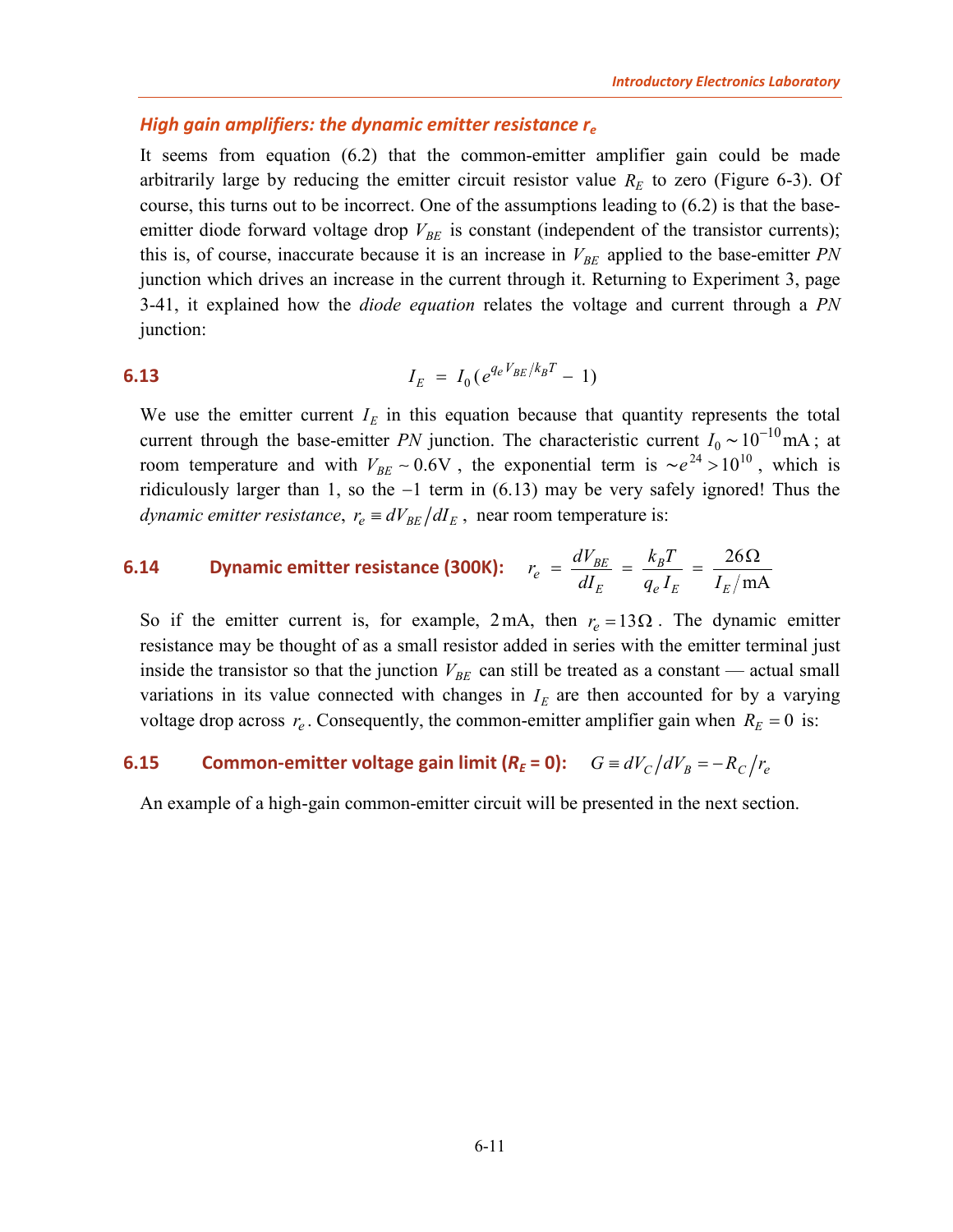#### <span id="page-15-0"></span>*Simple high-gain amplifier stage*



**Figure 6-5: High-gain** *NPN* **common-emitter amplifier stage.**

<span id="page-15-1"></span>Although the high-gain amplifier circuit shown in [Figure 6-5](#page-15-1) is much simpler than the basic amplifier design of [Figure 6-4,](#page-10-2) it will be quite dependent on the actual transistor  $\beta$  for its DC bias conditions and its resulting gain and output voltage range. The absence of an emitter resistor means that the transistor's dynamic emitter resistance  $r_e$  will determine the circuit gain along with the collector resistor  $R_C$  (using equations [\(6.14\)](#page-14-2) and [\(6.15\)](#page-14-3) [on page 6-11\)](#page-14-3).

The design process is similar to that used for the common-emitter amplifier of the last section, but is considerably simplified. Assuming that the transistor  $\beta$  is reasonably large, then we can substitute  $I_c$  for  $I<sub>E</sub>$  in equation [\(6.14\)](#page-14-2); substituting for  $r<sub>e</sub>$  in equation [\(6.15\)](#page-14-3) results in an equivalent expression for the circuit gain:

#### **6.16**  $26\Omega$  mA  $-G = \frac{R_C}{26} \times \frac{I_C}{I}$ Ω

The gain is completely determined by the voltage drop across  $R_C$ . Since  $R_C I_C = V_{CC} - V_C$ , we can express the gain in the equivalent form:

<span id="page-15-3"></span>**6.17** 
$$
-G = \frac{V_{CC} - V_C}{0.026 \text{V}} \approx \frac{V_{CC} - V_{C0}}{0.026 \text{V}}
$$
 ("quiescent" voltage gain)

Again, the circuit output impedance is  $R<sub>C</sub>$ ; choosing this value and the gain G determines  $I_{C0}$ . Now use the transistor  $\beta$  to calculate  $I_{B0} = I_{C0}/\beta$ . The transistor emitter is connected directly to ground, so the base bias is one diode-drop higher:  $V_{B0} = 0.7V$ . These two values determine the base bias resistor:  $R_{B1} = (V_{CC} - V_{B0})/I_{B0}$ . Substituting from the above equations,

<span id="page-15-2"></span>**6.18** 
$$
\frac{R_{B1}}{R_C} = \frac{\beta}{|G|} \times \frac{V_{CC} - 0.7V}{0.026V}
$$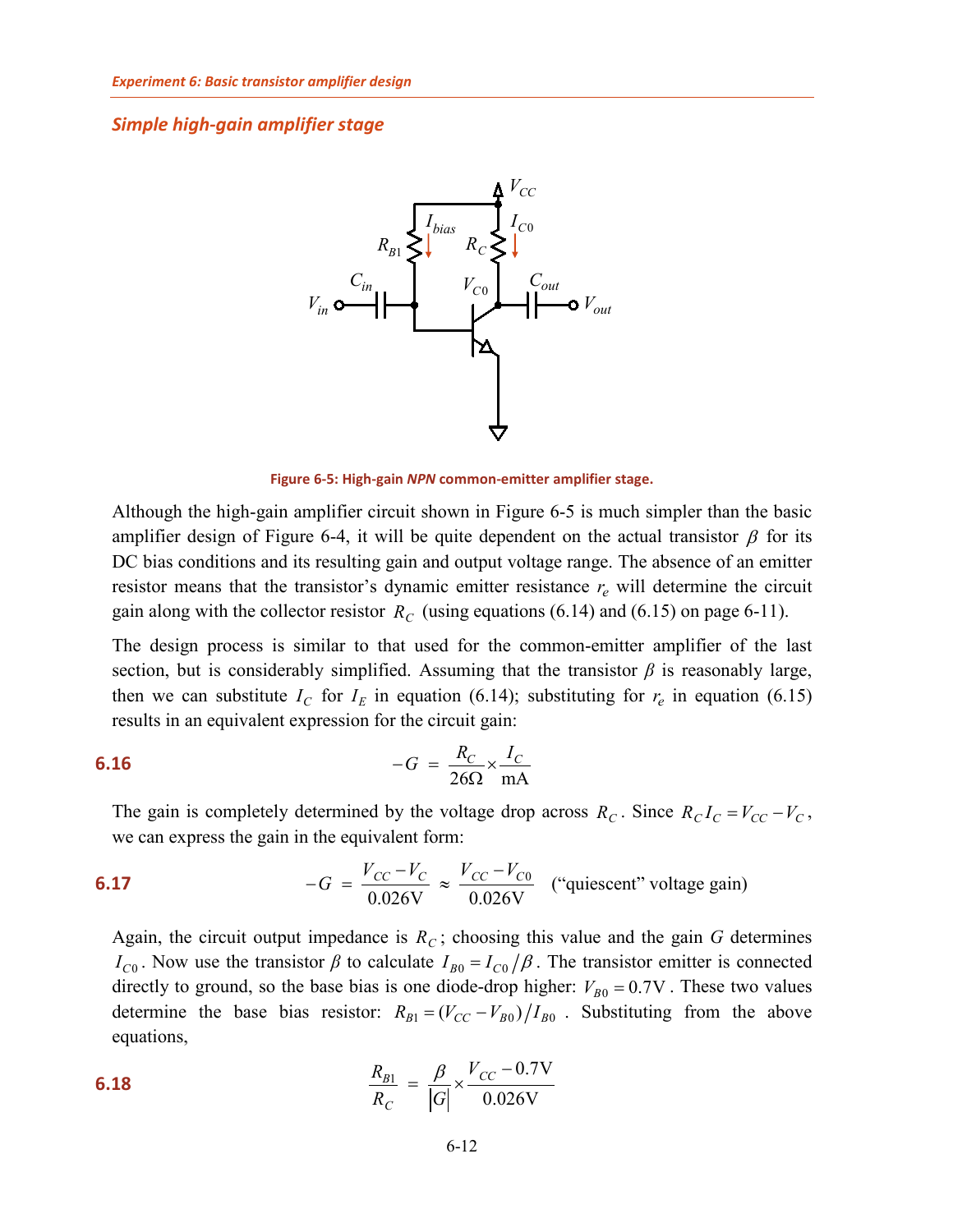Note that equation [\(6.18\)](#page-15-2) also shows that once you have chosen values for  $R_{B1}$  and  $R_C$ , the amplifier's actual gain will be proportional to the transistor  $\beta$ . If you build a high-gain amplifier, the actual transistor  $\beta$  will most likely deviate from the value assumed by your design; you may have to adjust the value of either  $R_{B1}$  or  $R_C$  to trim the measured  $V_{C0}$  to achieve your design target.

Finally, the input impedance will be the parallel combination of  $R_{B1}$  and  $\beta r_e$ ; the coupling capacitors will then determine the circuit's low-frequency performance in the same way as was the case for the previous amplifier design, as with equations [\(6.11\)](#page-13-0) and [\(6.12\)](#page-13-1).

The input stage of an op-amp (in its most basic form) consists of a two-transistor differential amplifier stage; it acts as a low-gain common emitter stage for a *common-mode* input  $(R_C/R_E \sim 1$  if the same voltage is applied to both the + and − inputs), but acts in a high-gain amplifier configuration for a *differential* voltage input. The design of a simple differential amplifier using two *NPN* transistors is presented in the section starting [on page 6-24.](#page-27-0)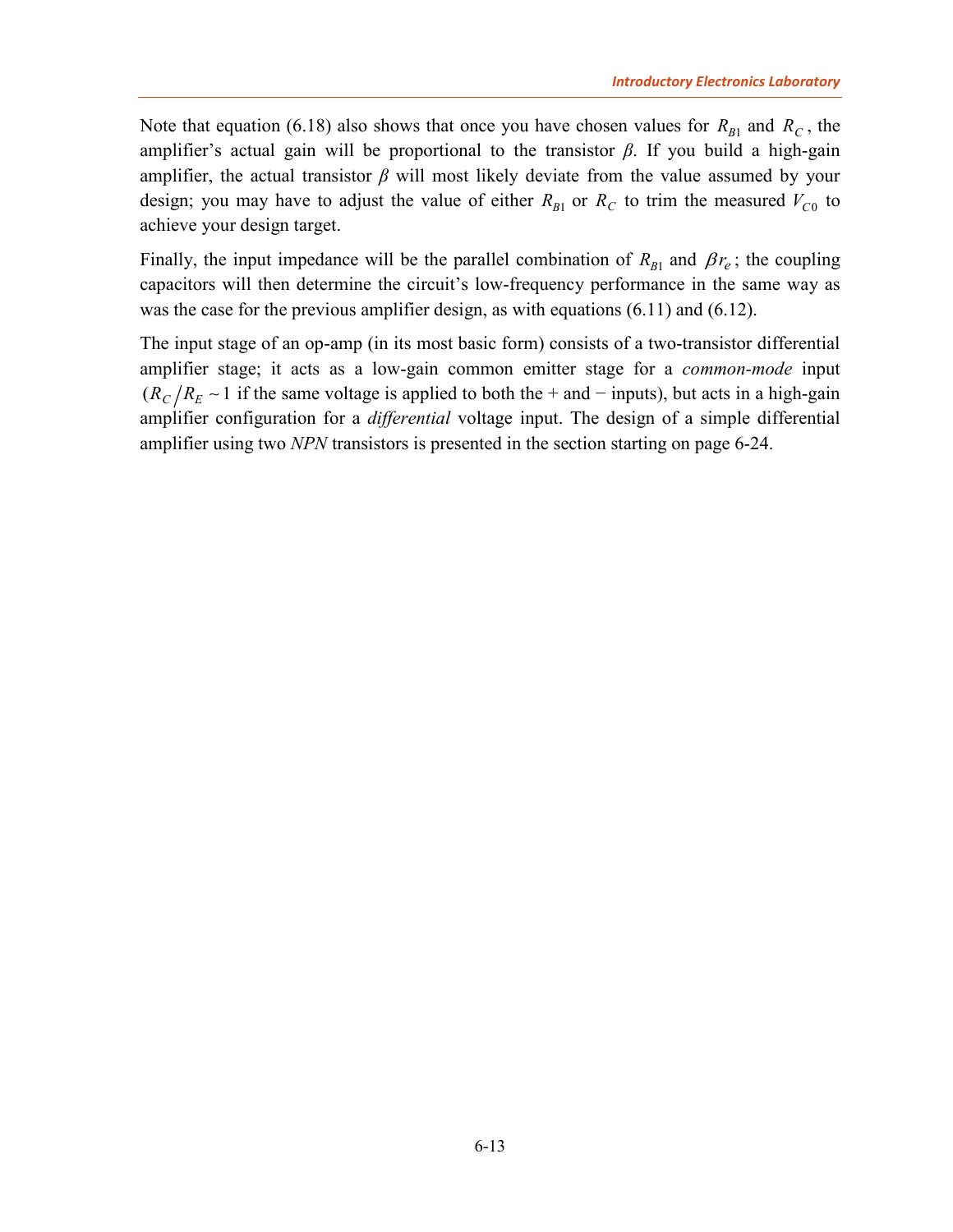### **TRANSISTOR SWITCH CIRCUITS**

#### <span id="page-17-1"></span><span id="page-17-0"></span>*The transistor as a switch*

If you apply a fairly large current to a transistor's base (a few mA, say), then  $I_C = \beta I_B$  could be quite large. Consider the circuit in [Figure 6-6,](#page-17-2) for example. The transistor's base-emitter junction is clearly forward-biased by the  $+5V V_{in}$  source; with  $V_{BE} \approx 0.7V$ , the base current would be

$$
I_B = (5V - 0.7V)/4.3k\Omega = 1mA
$$

If the transistor  $\beta \sim 150$ , then we would expect a collector current of  $I_C \approx 150 \text{ mA}$ . But the collector power supply ( $V_{CC}$ ) is only +5V, so with  $R_C = 1 \text{k}\Omega$ the most current that could possibly flow into the collector is  $5V/lk\Omega = 5mA$ . In this case the tran-



<span id="page-17-2"></span>**Figure 6-6: An** *NPN switch* **circuit.**

sistor will be driven into *saturation* by the large base current, and it will reduce its collectoremitter voltage drop  $(V_{CE})$  to a fraction of a volt as the collector current is maximized (given the maximum current constraint  $V_{CC}/R_C$ ). The transistor's operating state in this case is represented by the very left edge of the graph of the characteristic curves in [Figure 6-2](#page-6-1) [on](#page-6-1)  [page 6-3:](#page-6-1) the region where  $V_{CE}$  is small. This region has been expanded in [Figure 6-7.](#page-17-3) Note how a relatively modest base current  $I_B$  (0.2mA) can drive this particular transistor's  $V_{CE}$  to a very small value when the maximum collector current is limited by external components to be much less than  $\beta I_R$ .



<span id="page-17-3"></span>**Figure 6-7:** *Saturation region* **of the transistor characteristic curves. The left-most curve corresponds to** *IB* **= 0.2mA; note that even this relatively small base current will drive the collectoremitter voltage drop down to only about 0.1V even for collector currents as high as 20mA.**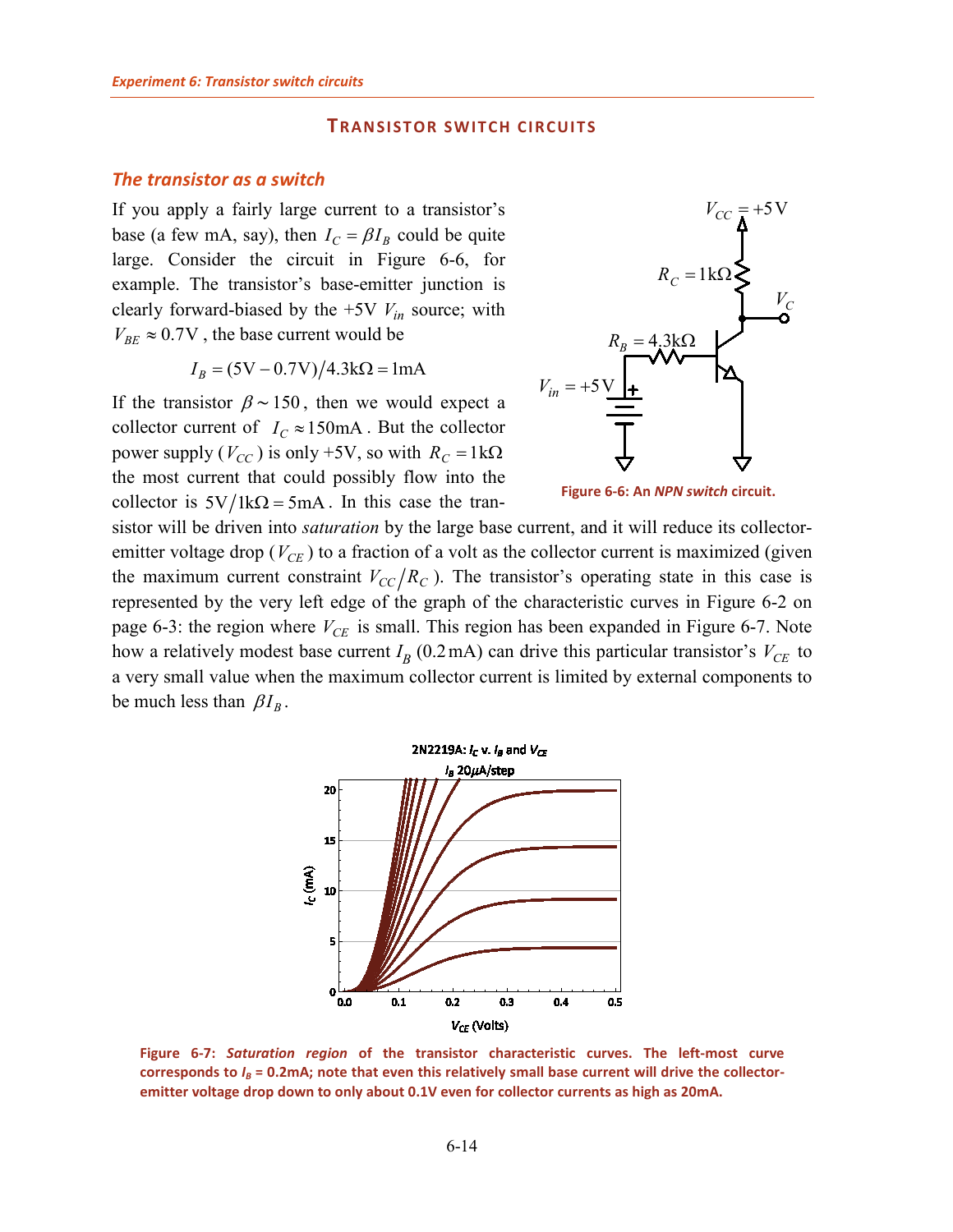#### *Ensuring transistor saturation*

<span id="page-18-2"></span>When using a transistor as a switch a good rule of thumb is to design the input circuit to the base so that  $I_R$  will be approximately 5% to 10% of the required  $I_C$ , ensuring that  $I_C \ll \beta I_B$ . This will drive the transistor well into its saturation region, minimizing  $V_C$ .

#### <span id="page-18-0"></span>*Basic switching circuits*

The use of a transistor as a switch was discussed earlier; the gist of that presentation is that when acting as a switch the transistor is either: (1) *off*, because the base-emitter junction does not have a sufficient forward-bias voltage applied to it; or (2) *saturated*, because a large baseemitter forward-bias current is applied.

Consider the use of an NPN transistor switch to apply power to a load such as an LED or relay as in [Figure 6-8.](#page-18-1) By driving the transistor into saturation, nearly the entire power supply voltage  $V_{CC}$  is available to supply the load connected between the collector and the power supply; relatively large currents may be passed through the transistor collector without causing overheating because  $V_{CE}$  <1V when the transistor is saturated (the PN2222A transistor, for example, can easily handle collector currents of a few hundred milliamps).



<span id="page-18-1"></span>**Figure 6-8: Examples of circuits using an** *NPN* **transistor switch: driving an** *LED* **or a relay coil. Bright**  *LED***s may require currents of several tens of mA at relatively low voltages; the same is true for some popular relays. The 10 mA output of the TL082 op-amp is not suitable for such loads, so using a transistor switch is a possible solution. The diodes across the transistors' base-emitter junctions prevent negative input voltages from causing reverse breakdown of the base-emitter** *PN* **junction. Note that these diodes are reverse-biased for positive input voltages, but conduct if the base voltage reaches –0.6V. The reverse-biased diode across the relay coil in the right-hand circuit prevents the large** *back-EMF* **from the coil's inductance from damaging the circuit when the transistor is turned off.**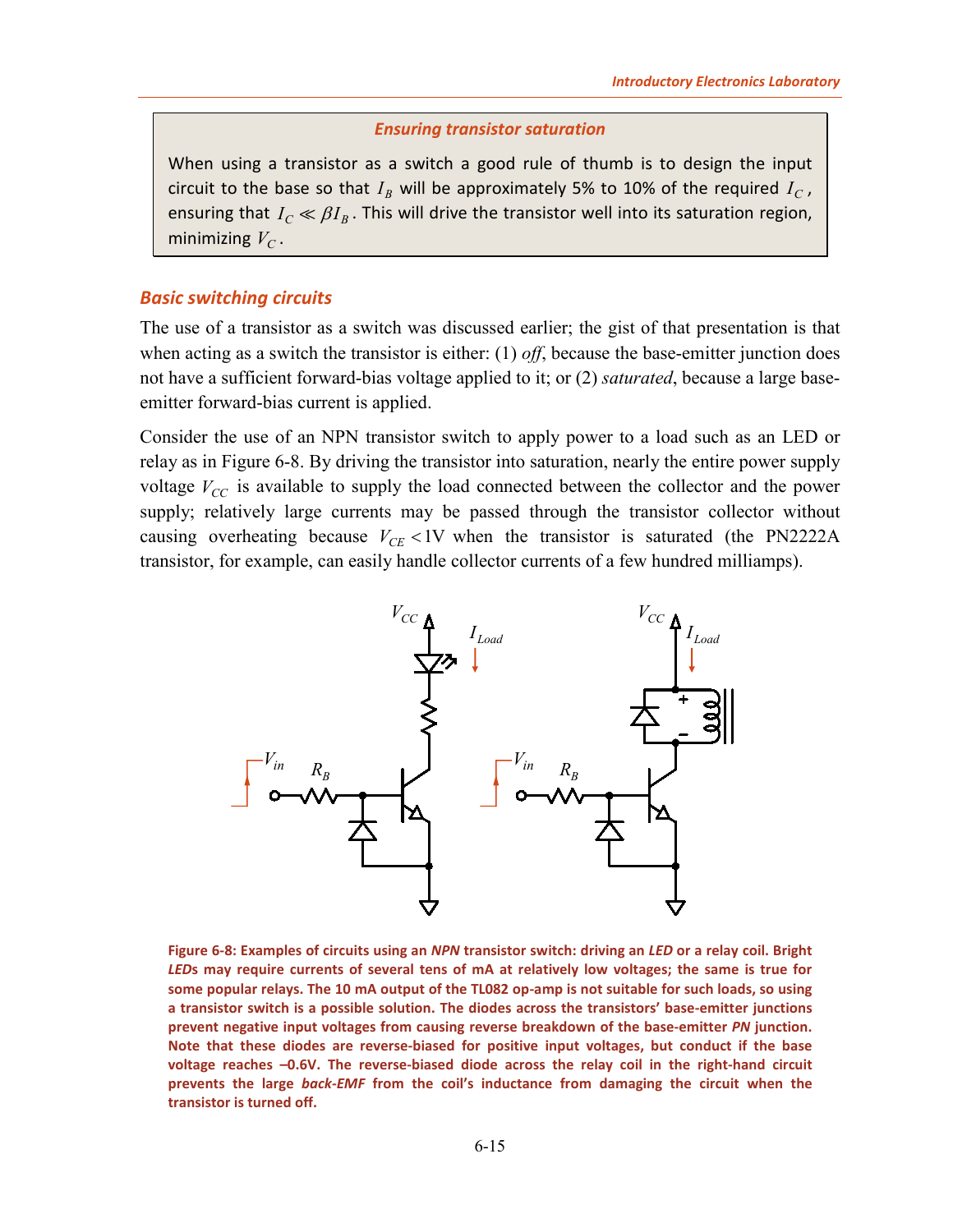The base-emitter junction of the transistor has a relatively small reverse-breakdown voltage (only 6V for the PN2222A), so adding a reverse-biased diode across the transistor's baseemitter junction as shown in [Figure 6-8](#page-18-1) serves to protect the transistor from excessive negative input voltages (such as a saturated op-amp comparator output). The diode begins to conduct as the transistor base voltage reaches  $-0.6V$ , keeping the base well away from its reverse breakdown voltage limit.

<span id="page-19-0"></span>Using the *[Ensuring transistor saturation](#page-18-2)* rule of thumb makes switch circuit design straightforward, as in the following example:

#### EXAMPLE: SWITCHING AN *LED*

Assume that you need to switch a 30mA green *LED* using the output of a TL082 op-amp Schmitt trigger circuit. The *LED* will have a forward voltage drop of about 2.2V when conducting 30mA, and you wish to use a 5V power supply for  $V_{CC}$ . According to the <u>[PN2222A transistor data sheet](http://www.sophphx.caltech.edu/Physics_5/Data_sheets/PN2222A.pdf)</u>, the saturation  $V_{CE}$  < 0.1V for  $I_C$  = 30mA and  $I_B$  = 3mA (10% of  $I_c$  as recommended by our design rule of thumb). Consider the left-hand circuit in [Figure 6-8;](#page-18-1) assuming that the op-amp comparator's positive output voltage is  $11V (V_{in})$ when supplying a 3mA load (the switch transistor's base circuit is the comparator's load), then the base resistor value may be calculated to set this current to the desired 3mA:

$$
R_B = (11V - 0.7V)/3mA = 3.43k \rightarrow 3.3k
$$

The resistor  $R_B$  will dissipate less than 0.03W when conducting 3 mA, so a 1/4W resistor will work. The resistor in series with the *LED* load may also be calculated by considering the voltage drop it must have when conducting the 30mA *LED* current:

$$
R_{LED} = (5V - 2.2V)/30mA = 93\Omega \rightarrow 91\Omega
$$

This resistor will dissipate under 0.1W when the *LED* is illuminated, so a 1/4W resistor will work fine here also.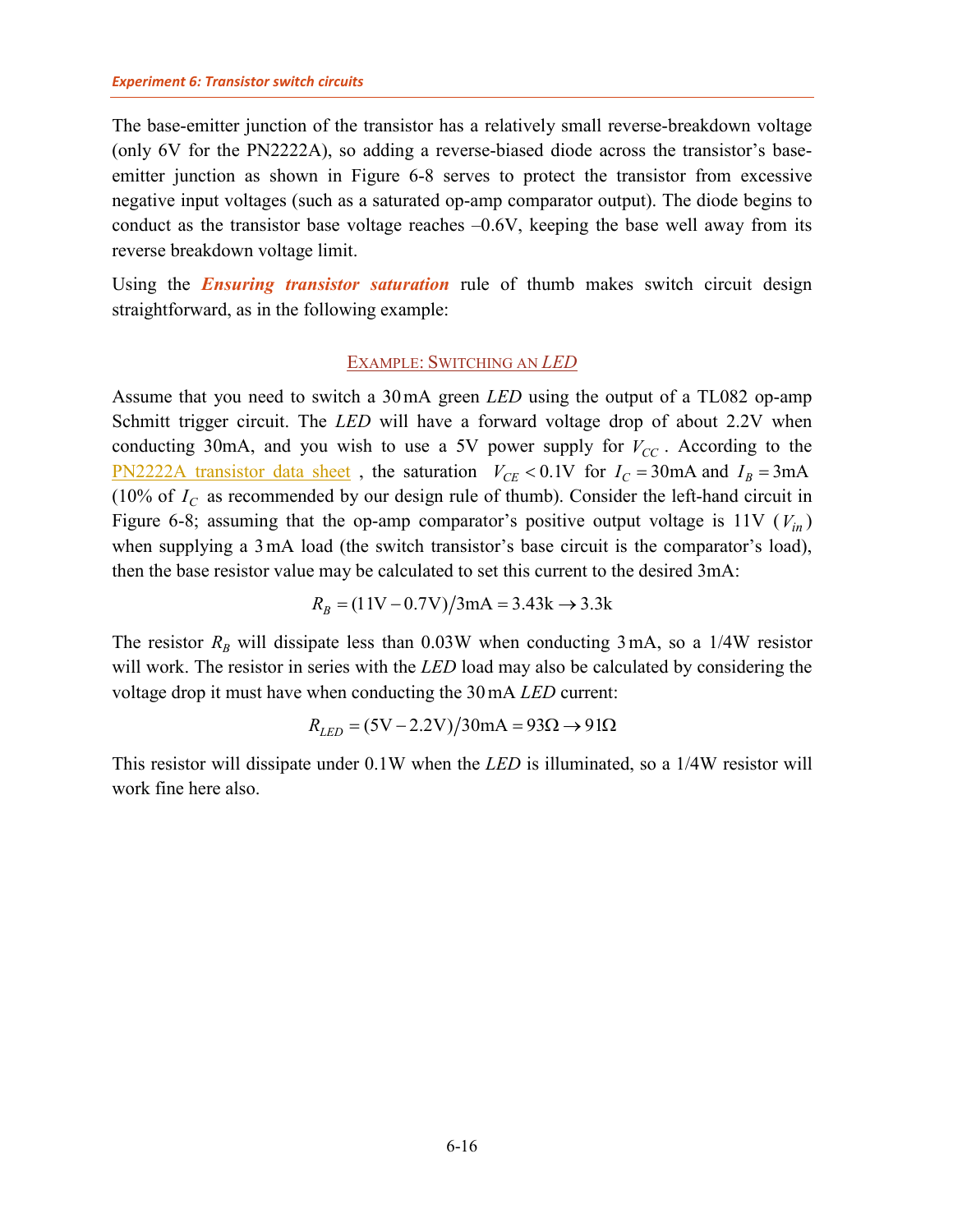<span id="page-20-0"></span>*Generating digital logic levels from analog signals; simple logic circuits*



<span id="page-20-1"></span>**Figure 6-9: A transistor switch added to a TL082 op-amp comparator output may be used to translate the op-amp's saturated output levels of ±11V to the 0V-5V levels used by many logic circuits.**

A common digital logic standard uses +5V for a logic "1" signal and 0V for a logic "0" (actually, "1" may be in the range  $2.0V-5.0V$  and "0" is  $0V-0.8V$ , depending on the particular *logic family* to which you are interfacing). Using a transistor switch to generate these levels is straightforward [\(Figure 6-9\)](#page-20-1). See if you can confirm that the circuit will work properly. Note that the output of the switch is inverted: positive op-amp saturation corresponds to  $V_{out} \approx 0$ V, negative op-amp saturation to  $V_{out} = 5V$ . With the selected value  $R_C = 470 \Omega$ , the current through  $R_C$  and the transistor's collector will be approximately 10mA when the transistor is saturated (on).

 $R_c$  in [Figure 6-9](#page-20-1) is called a *pull-up resistor* because it "pulls" the output voltage up to  $V_{cc}$ when the transistor turns off. Since  $V_{CC}$  is supplied to the switch's output load through this pull-up resistor, you must make sure that the current drawn by the load does not cause the output voltage to *droop* below the required logic "1" voltage level ( $R_c$  is the circuit's *output impedance* when in the logic high state); this will usually not be a problem if the load is an input to a member of the *TTL* or *CMOS* logic families. If the load does require a significant amount of current when the switch output is high (more than 1 or 2mA), then a simple solution is to use a switch constructed from a PNP transistor.

The requirement to interface an op-amp comparator's output to the voltage levels required by digital logic circuitry is so common that entire families of special integrated circuits to perform this task have been developed by nearly all analog device manufacturers: the *comparator* ICs. One of the first truly successful comparator ICs was introduced many years ago by National Semiconductor (now a part of Texas Instruments): the LM311 [\(data sheet\)](http://www.sophphx.caltech.edu/Physics_5/Data_sheets/lm311.pdf) which incorporates a flexible transistor switch into its comparator output as shown in Figure [6-10.](#page-21-2) Although venerable, the LM311 is still a useful device to include in your design "toolbox."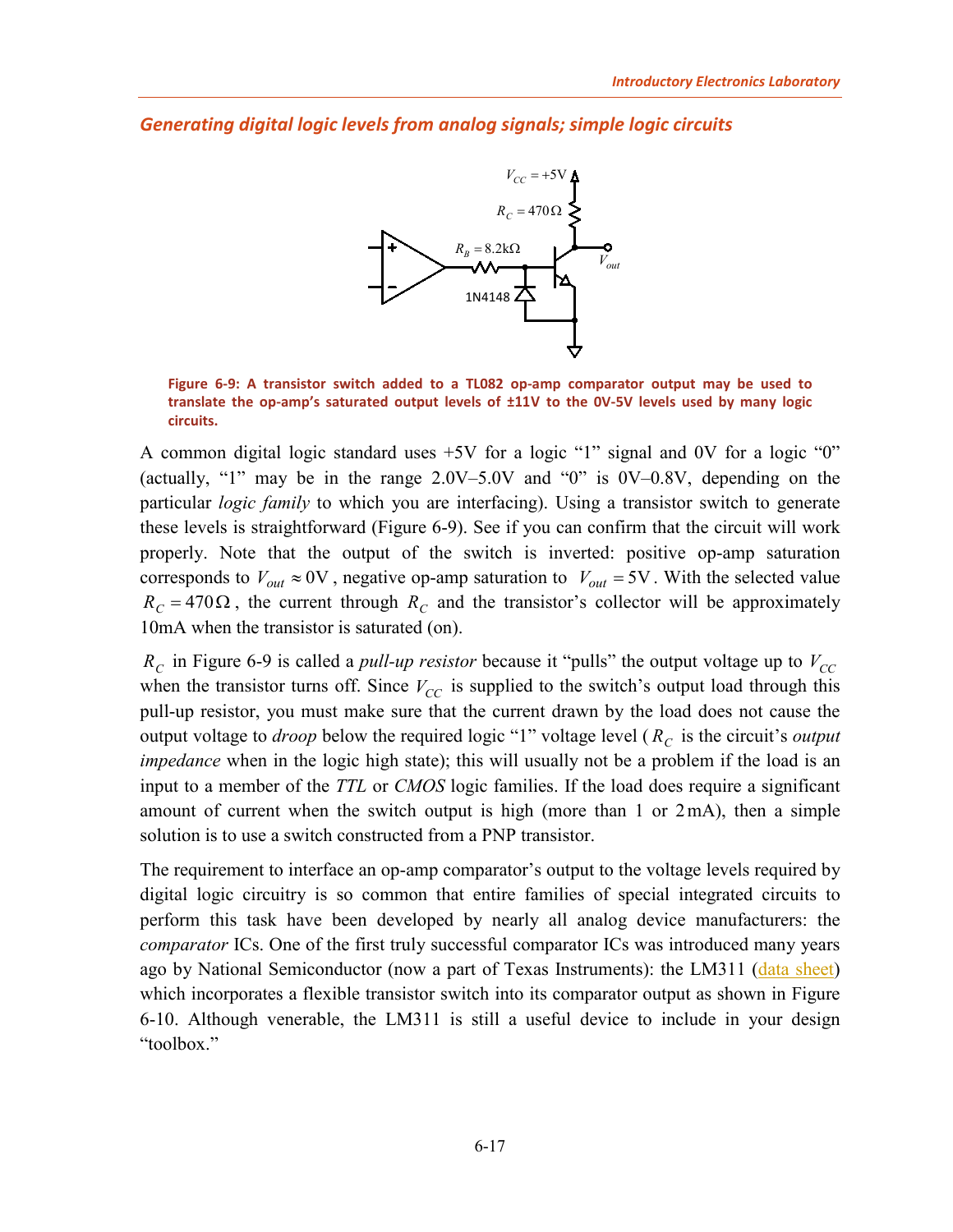

<span id="page-21-2"></span>**Figure 6-10: The LM311 Comparator IC (introduced in 1969) incorporates a transistor switch with an op-amp comparator. As can be seen in the simplified functional schematic, both the output transistor's collector and emitter are accessible for incorporation into a circuit design; the output transistor is turned on (transistor collector shorted to its emitter) whenever the –***Input* **voltage exceeds the +***Input* **voltage.**

#### <span id="page-21-0"></span>*Simple logic operations using transistor switches*



**Figure 6-11: Simple logic operations implemented using basic** *NPN* **switch circuits.**

<span id="page-21-1"></span>Multiple transistor switch circuits using a common collector pull-up resistor may be used to perform simple logic operations as shown in [Figure 6-11.](#page-21-1) In the case of the *NOR* configuration, if either of the transistor bases receives a *high* input, its transistor saturates and brings the output *low* (near ground potential). For the *NAND* circuit, both transistors must have their bases *high* for the output to be *low*, since the transistors are in series. More inputs could be added to either circuit. The collector resistor could be replaced by a load such as an indicator light, relay, or motor; in this case the logic operations would be *OR* and *AND*.

If more complicated logic operations are required, then the design should probably use digital logic ICs rather than logic constructed from discrete transistors and resistors. A final transistor switch could then be used if the load requires a high voltage or large current.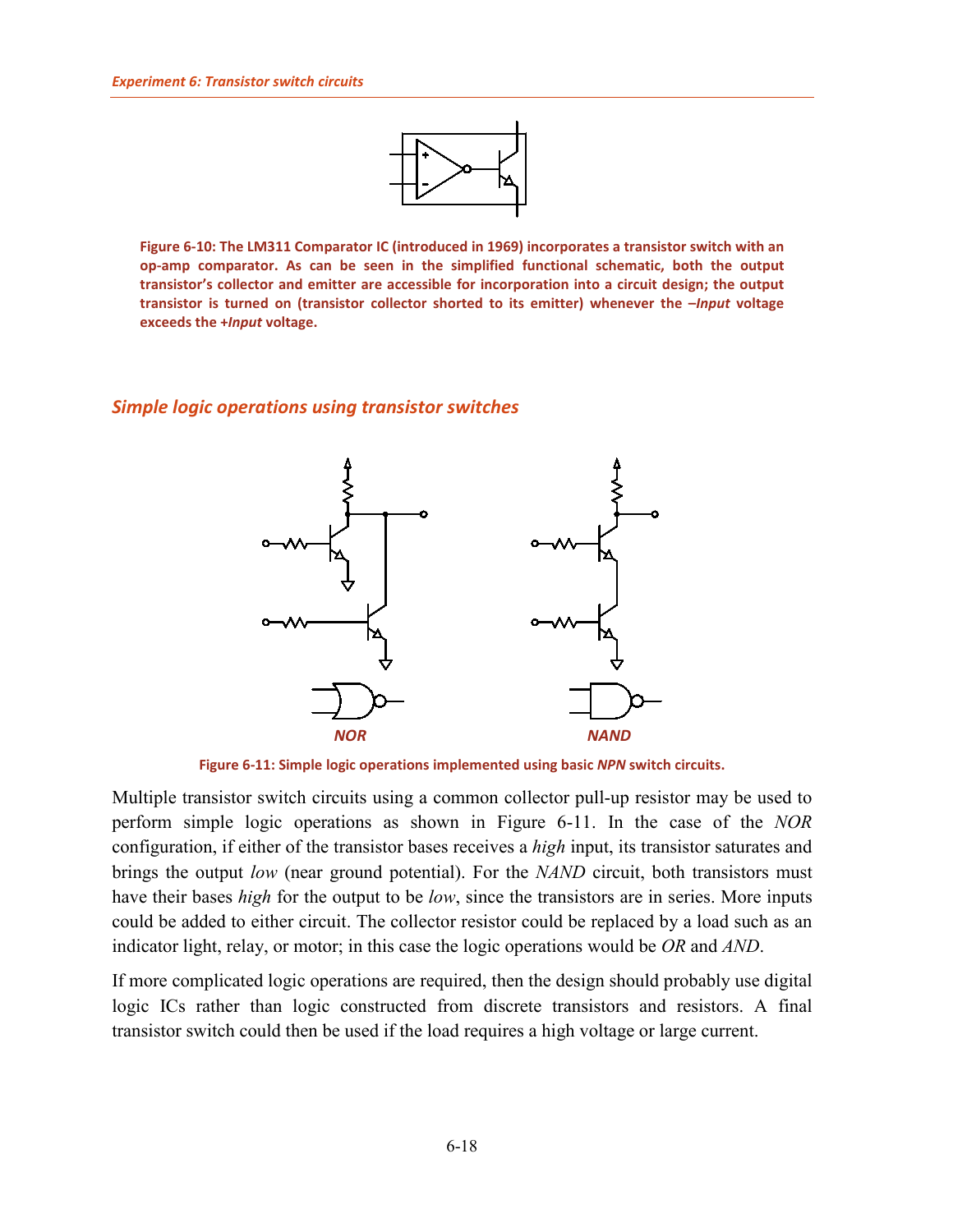#### **PRELAB EXERCISES**

- <span id="page-22-1"></span><span id="page-22-0"></span>1. You are required to design a common-emitter amplifier [\(Figure 6-4](#page-10-2) [on page 6-7\)](#page-10-2) with an inverting gain of 10 using a single  $+12V$  power supply ( $V_{CC} = +12V$ ), and with an output impedance of 1kΩ.
	- (1) What should be the values of  $R_c$  and  $R_E$ ?
	- (2) Using the design rules in the text, what is the maximum achievable output peak-topeak voltage swing?
	- (3) What should be the design quiescent collector and emitter voltages ( $V_{C0}$  and  $V_{E0}$ )?
- <span id="page-22-3"></span>2. Continuing the above common-emitter amplifier design problem,
	- (1) What will be the quiescent collector current  $I_{C0}$ ? If the minimum expected transistor  $\beta = 150$ , then what will be  $I_{B0}$ , and what should be the minimum current through resistor  $R_{B2}$  [\(Figure 6-4\)](#page-10-2)?
	- (2) What is the target value for  $V_{B0}$ ? Of the following pairs of values, which pair would make the best choice for  $R_{B1}$  and  $R_{B2}$ :
		- (130 k $\Omega$  and 150 k $\Omega$ ), (91 k $\Omega$  and 10 k $\Omega$ ), (30 k $\Omega$  and 3.3 k $\Omega$ ), (11k $\Omega$  and 1.3 k $\Omega$ )?
	- (3) What will be the amplifier's input impedance?
- 3. Concluding the common-emitter amplifier design problem,
	- (1) What will be the low-frequency −3dB corner of the amplifier's input if *Cin* = 0.1μF?
	- (2) What will be the low-frequency −3dB corner of the amplifier's output if  $C_{out} = 0.01 \mu F$  and the load impedance  $Z_{load} = 100 \text{ k}\Omega$ ?
- <span id="page-22-2"></span>4. Draw a complete schematic of the amplifier you've designed [\(Figure 6-4\)](#page-10-2) with all component values specified. You will use a **PN2222A** transistor for the amplifier.
- <span id="page-22-4"></span>5. Consider a high-gain amplifier circuit [\(Figure 6-5](#page-15-1) [on page 6-12\)](#page-15-1) with  $R_C = 1k\Omega$  and  $V_{CC}$  = +5V. If the gain of the amplifier is to be  $G = -100$  and the transistor  $\beta = 200$ , then what should be the value of  $R_{B1}$ ? What will be the values of  $I_{C0}$  and  $V_{C0}$ ?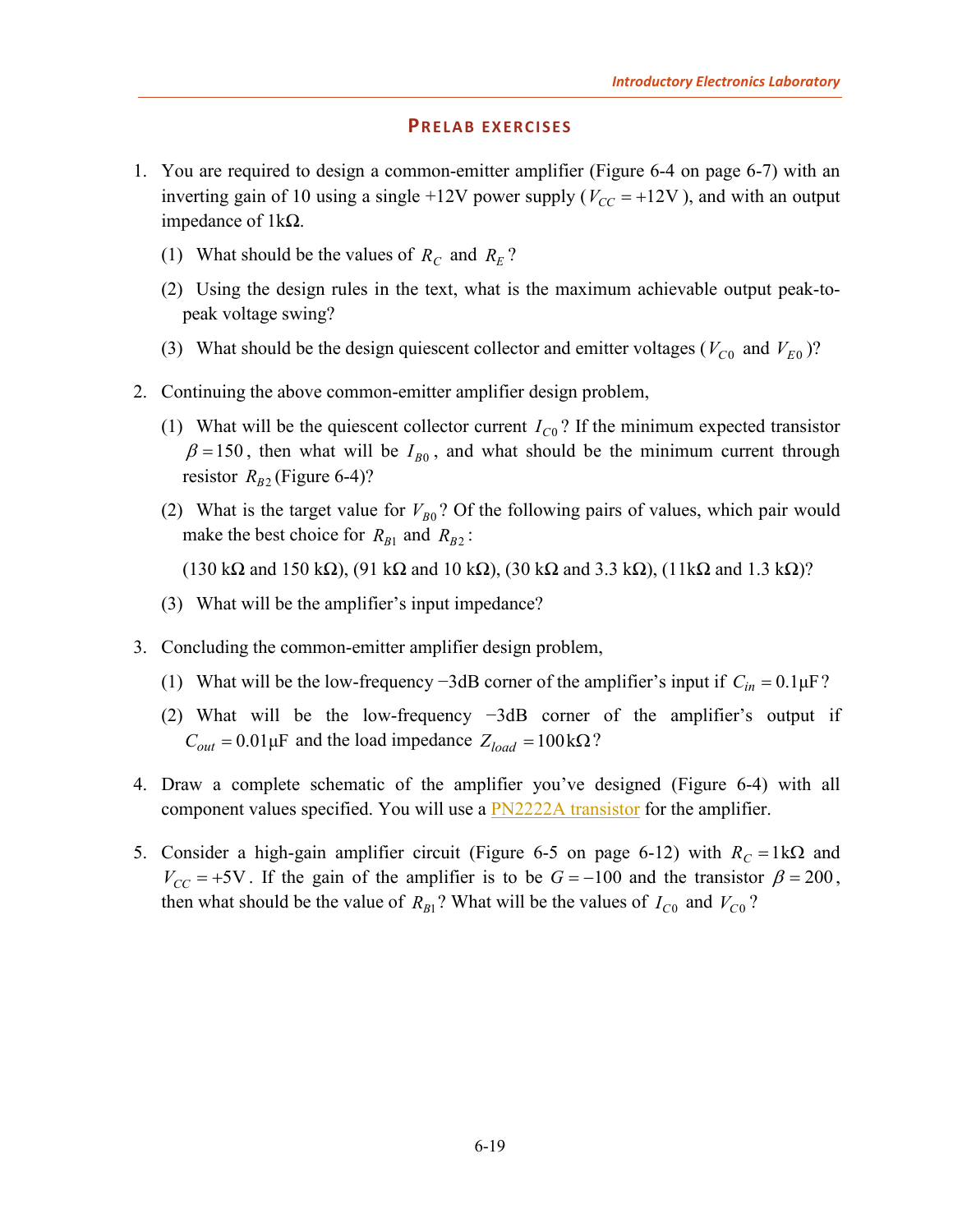### **LAB PROCEDURE**

# <span id="page-23-1"></span><span id="page-23-0"></span>*Common-emitter amplifier*

Construct the common-emitter amplifier you've designed in Prelab exercises [1](#page-22-1) through [4.](#page-22-2) Be sure you use the [PN2222A transistor data sheet](http://www.sophphx.caltech.edu/Physics_5/Data_sheets/PN2222A.pdf) to properly identify the transistor's emitter, base, and collector leads.

This design calls for  $V_{CC} = +12V$  and  $V_{FE} = 0V$  (ground). With no input signal, measure the transistor's terminal bias voltages  $V_{C0}$ ,  $V_{E0}$ ,  $V_{B0}$ . How do they compare to your design values?

Apply an input signal and measure the amplifier's gain at 15 kHz. Increase the input amplitude until you find the amplifier's maximum output peak-to-peak voltage range. Find its low-frequency −3 dB corner.

This amplifier has a  $Z_{out} = R_C = 1 \text{k}\Omega$ . For a high-frequency application driving a BNC cable, the cable's  $\sim 100 \text{pF/meter}$  capacitance will form a low-pass filter with the amplifier's 1kΩ  $Z_{out}$ , limiting its high-frequency response. Check this statement by connecting the amplifier output to the DAQ using a BNC cable about 5 ft long. Use the DAQ to measure the amplifier's frequency response over the range  $500\,\text{Hz} - 1\,\text{MHz}$  and determine its highfrequency −3 dB corner. What is the amplifier's gain at 1MHz? To correct this situation the amplifier needs a lower output impedance, which we can accomplish by adding an emitter follower output stage.

# <span id="page-23-2"></span>*Adding an emitter follower output stage*

An emitter follower amplifier stage has a gain of +1 and low output impedance (equations [\(6.1\)](#page-8-2) and [\(6.5\)](#page-9-1)). Add an emitter follower stage to the common-emitter amplifier to lower its output impedance and thus improve its high frequency performance (the modified circuit is shown in [Figure 6-12](#page-24-1) [on page 6-21\)](#page-24-1).

Consider the operation and biasing of the 2-stage amplifier circuit in [Figure 6-12.](#page-24-1) The biasing and operation of the common emitter amplifier  $(Q<sub>1</sub>$  and its biasing resistors) is just the same as for the original single-transistor amplifier. The base bias of the emitter follower transistor  $(Q_2)$  is set by  $Q_1$ 's collector circuit; the base bias current  $Q_2$  draws from that circuit should be much smaller than  $Q_1$ 's collector current (5 mA), so it should have only a small effect on the high-gain stage operation. Thus the base bias voltage of  $Q_2$  is set to equal the collector bias voltage of  $Q_1$ , which should be about 6.75V according to the solution to prelab exercise [1\(3\).](#page-22-3)

The emitter voltage of  $Q_2$  should be approximately 0.7V less than this, or about 6V. The  $Q_2$ emitter bias current is then set by the value of  $R<sub>F</sub>$ ; choosing  $R<sub>F</sub> = 3.0$ k will establish a reasonable bias current of around 2mA. Assuming the transistor  $\beta \sim 150$ , what is the base current  $Q_2$  would then draw from  $Q_1$ 's collector circuit? Should this current indeed have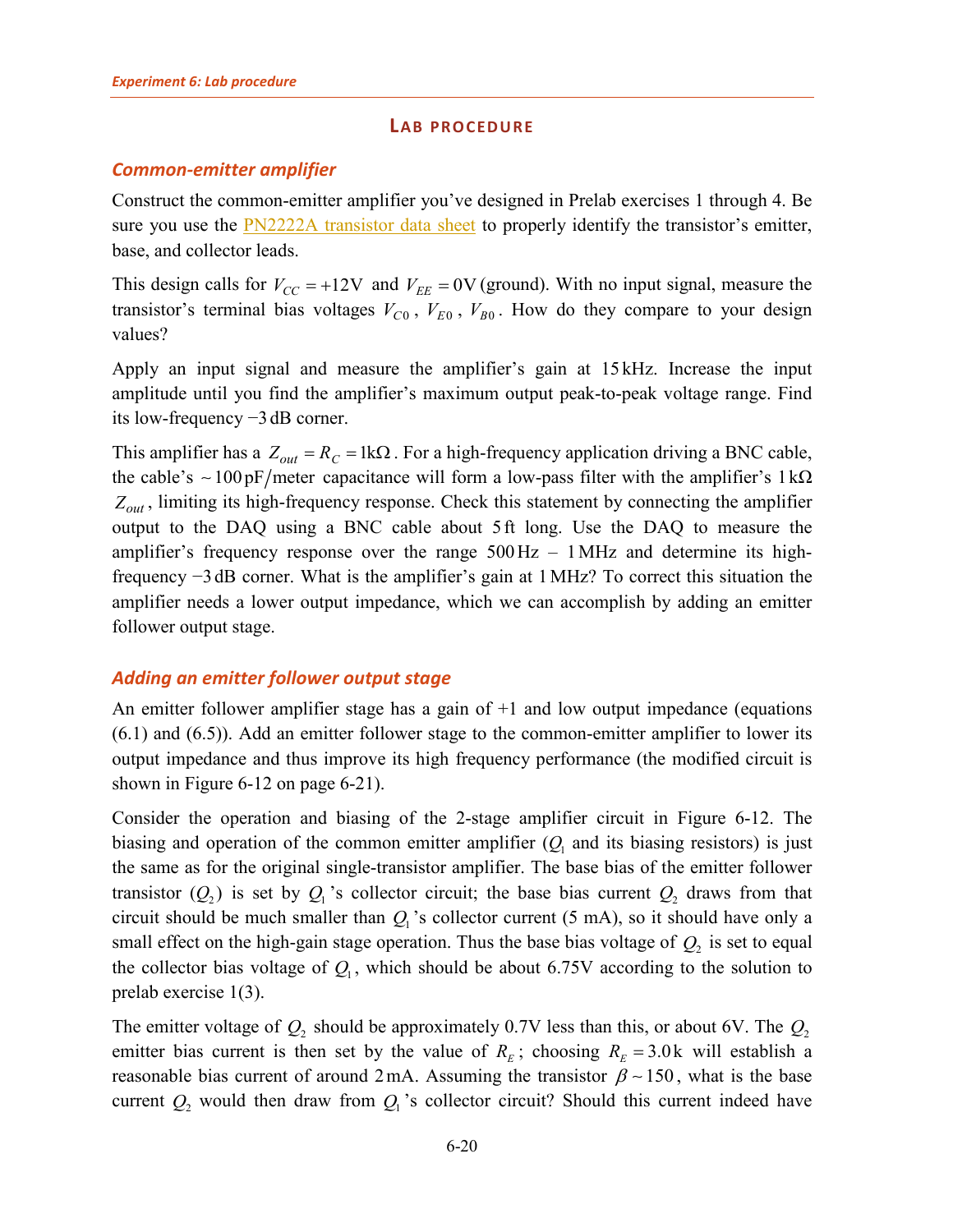

<span id="page-24-1"></span>**Figure 6-12: Adding an emitter follower output stage to the common emitter transistor amplifier circuit.** The added components are transistor  $Q_2$  and its emitter resistor  $R_E$ . The output coupling capacitor is moved from the collector of  $Q_1$  to  $Q_2$ 's emitter.

only a small effect on  $Q_1$ 's biasing as we assumed? What should be the output impedance of this emitter follower stage? By about what factor should this raise the high-frequency cutoff of the (amplifier  $+$  BNC  $+$  DAQ) combination (actually, another factor also limits the highfrequency performance of the amplifier: the capacitance of the transistor's base-collector *PN* junction.

Build and test the operation of this 2-stage amplifier. Use the DAQ to measure the modified amplifier's frequency response over the range  $500\,\text{Hz} - 1\,\text{MHz}$ . What is the amplifier's gain at 1MHz? How does this compare to the original, single-stage amplifier's performance?

# <span id="page-24-0"></span>*High-gain amplifier*

Construct the high-gain, NPN transistor amplifier [\(Figure 6-5](#page-15-1) [on page 6-12\)](#page-15-1) with the specifications provided by Prelab exercise [5.](#page-22-4) Remember, this new circuit calls for  $V_{CC}$  = +5V. Measure  $V_{C0}$  and adjust the value of  $R_C$  to better achieve your design value. Calculate a new gain estimate from your final  $V_{C0}$  value (see equation [\(6.17\)](#page-15-3)).

The gain of this amplifier is large  $(-100)$ , but its maximum output voltage range is only  $\sim$  4 V pk-pk; make sure that you use an input signal which is small enough that the amplifier output is not saturated. Measure the amplifier's gain at 10 kHz and determine its lowfrequency −3 dB corner.

Increase the input amplitude until you find the amplifier's maximum output peak-to-peak voltage. Does the output waveform appear distorted even when you are below this maximum? What could be causing this behavior?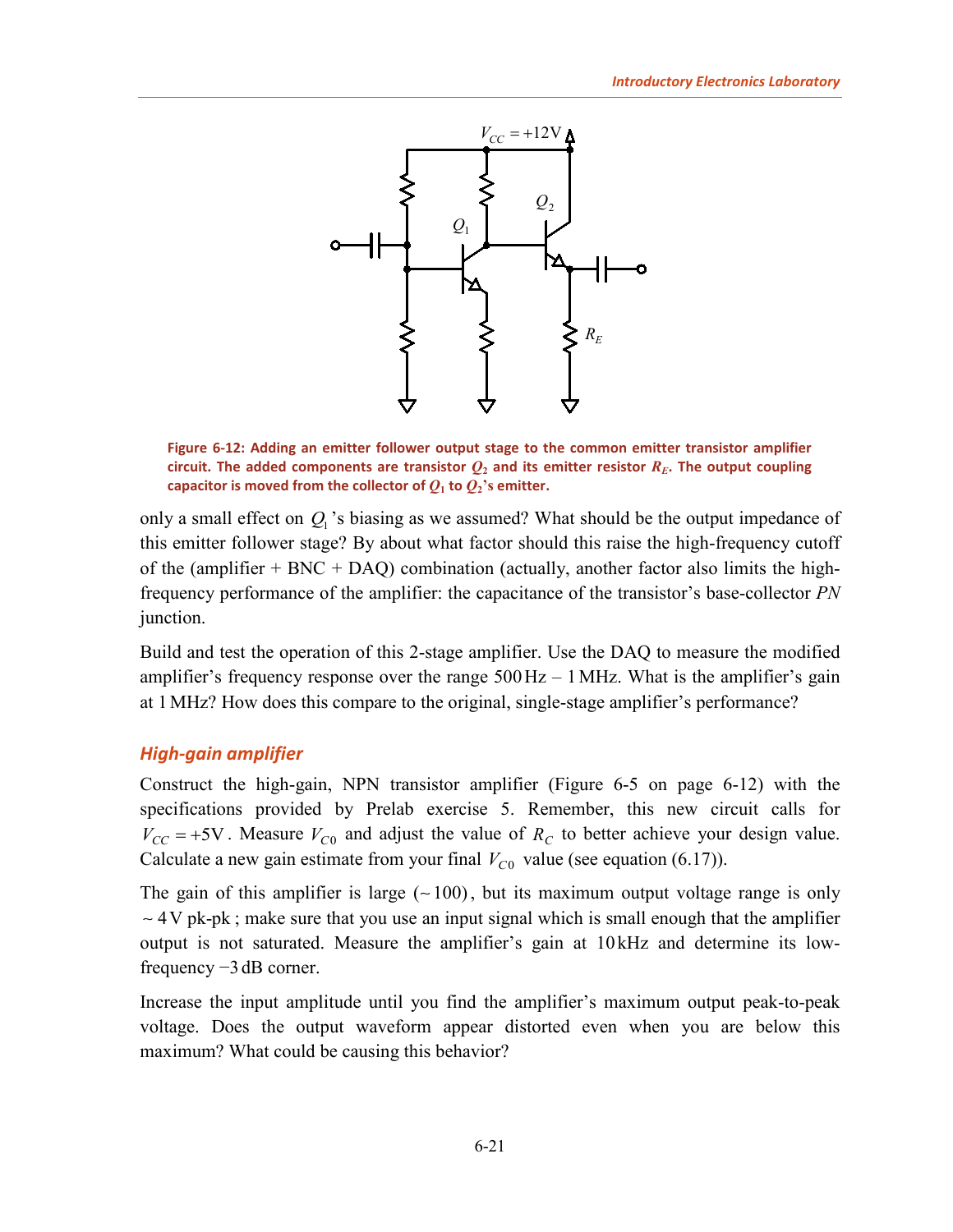# <span id="page-25-0"></span>*Transistor switch*

Construct a transistor switch to illuminate an LED with a 30mA current from the +5V power supply (see [Figure 6-8](#page-18-1) [on page 6-15](#page-18-1) and the [Example: Switching an](#page-19-0) *LED* [on page 6-16\)](#page-19-0) when driven by a saturated op-amp output such as from the Schmitt trigger circuit of Experiment 4, Figure 4-3 on page 4-3. Don't forget to include the base-emitter protection diode shown in [Figure 6-8](#page-18-1) – use a 1N4148 or 1N914 for this diode.

# <span id="page-25-1"></span>*Additional circuits*

If you have time, attempt to build one or more additional circuits and test their operation. Use examples from the *[More circuit ideas](#page-26-0)* section, from previous experiments, or try one of your own design.

# <span id="page-25-2"></span>*Lab results write-up*

As always, include a sketch of the schematic with component values for each circuit you investigate, along with appropriate oscilloscope screen shots. Make sure you've answered each of the questions posed in the previous sections.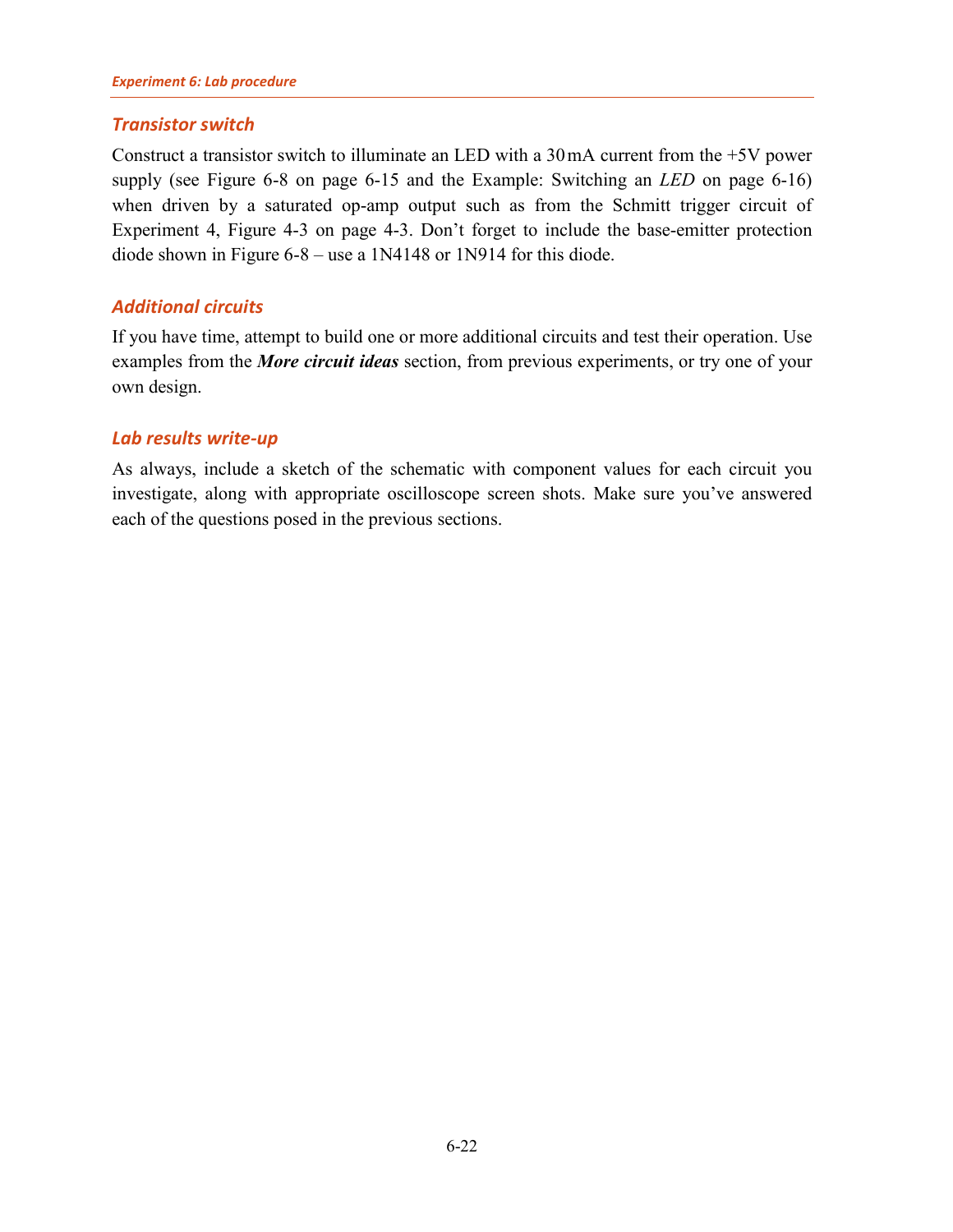#### **MORE CIRCUIT IDEAS**

#### <span id="page-26-1"></span><span id="page-26-0"></span>*Phase Splitter*

[Figure 6-13](#page-26-3) shows a simple circuit from *Horowitz and Hill* which combines common-emitter and emitter follower ideas to provide two equalamplitude, opposite-phase outputs. By choosing  $R_C = R_E$  (and both  $\gg r_E$ ), the gain to each output is 1, but the collector and emitter voltages will vary out of phase with each other. Shown here using bipolar  $(\pm 12V)$  power supplies, the voltage swing from either output can nearly reach  $\pm 6V$  as the transistor operating state varies from cutoff to saturation. Of course, the base bias resistors  $R_{B1}$ and  $R_{B2}$  must be chosen to set the base voltage to  $V_{E0}$  + 0.7V = -5.3V, and the coupling capacitors' values set the circuit's low-frequency cutoff.



<span id="page-26-3"></span>**Figure 6-13: Phase splitter. Outputs are 180° out of phase.**

#### <span id="page-26-2"></span>*Using PNP transistors*



<span id="page-26-4"></span>**Figure 6-14:** *PNP* **versions of a common-emitter amplifier (left) and a transistor switch (right). The power supply voltage is >0 and is indicated by the upward-pointing arrows in the circuits. In the case of the switch, pulling the input** *low* **(to ground) will turn the transistor on and connect its load to the power supply. Note that unlike the** *NPN* **switches shown in [Figure 6-8,](#page-18-1) the load of a** *PNP* **switch may have one terminal connected to ground, and a large current may then be supplied when the output is** *high***.**

In a *PNP* transistor the roles of conduction electrons and holes in the various regions of the transistor's semiconductor material are reversed; consequently the externally-applied bias voltages and resulting currents change sign from those for the *NPN* transistor. [Figure 6-14](#page-26-4) shows *PNP* versions of amplifier and switch circuits; note that they are derived from the corresponding *NPN* circuits by reflecting those circuits vertically (top for bottom) and changing the transistor type. The type 2907 transistor may be used as a *PNP* counterpart of the type 2222 *NPN* transistor.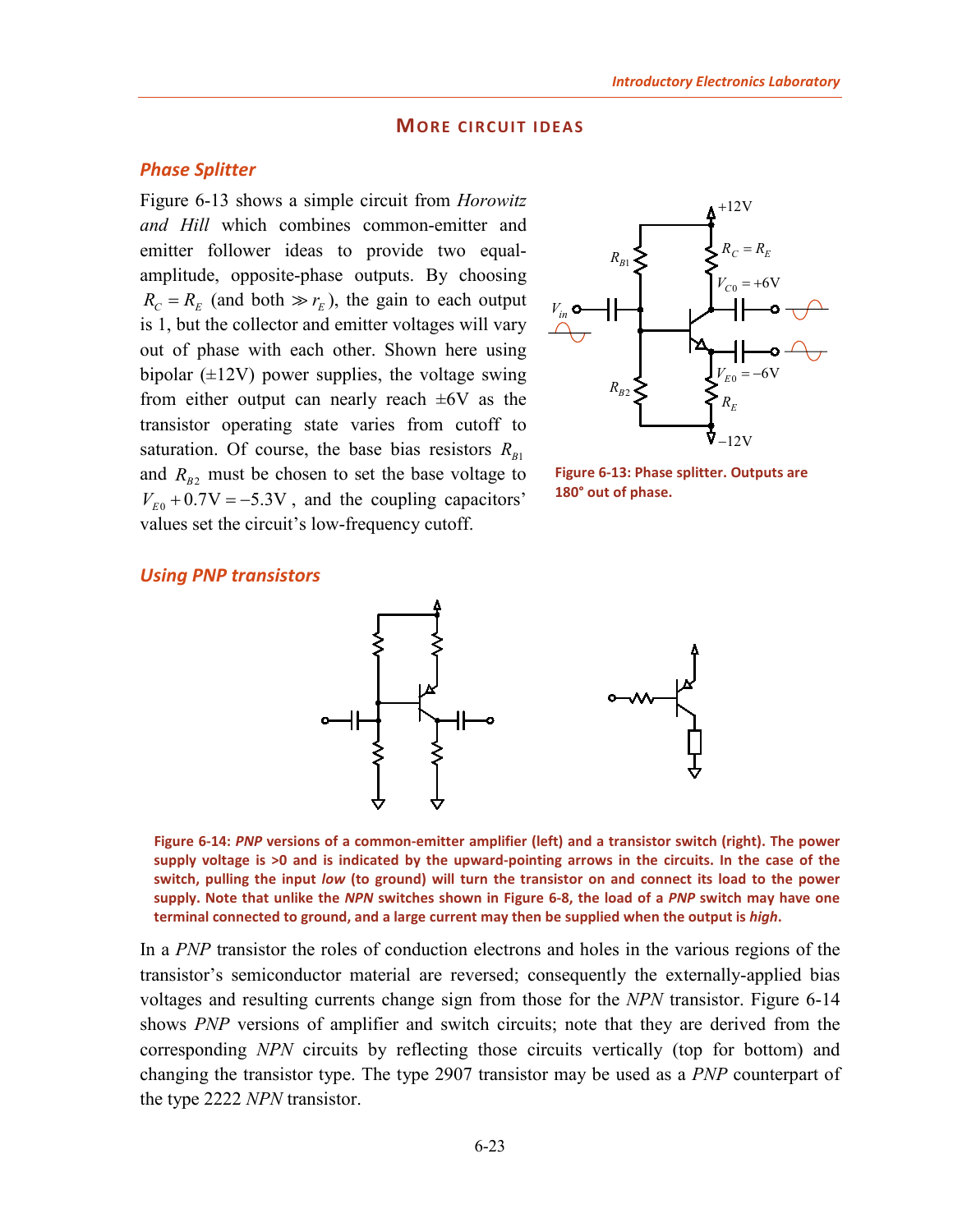### <span id="page-27-0"></span>*A differential amplifier stage*

A differential amplifier suitable for use as the input stage of a simple op-amp is shown in [Figure 6-15.](#page-27-1) Two matched transistors are arranged in identical common-emitter configurations which share the emitter resistor  $R<sub>E</sub>$ . The output is taken from one of the two amplifiers, whose input then becomes the *–Input* of the differential stage. The object of the amplifier circuit is to have a high gain for a differential input signal,  $V_{in+} - V_{in-}$ , but have a much smaller output in response to a common-mode signal,  $V_{in+} = V_{in-}$ . In addition, the amplifier should be able to respond to DC (or very slowly changing) inputs, so it must be *directly coupled* — no capacitors may be used to isolate the amplifier stage's inputs from its required DC bias voltages.

Consider the design shown in [Figure 6-15.](#page-27-1) Note that bipolar (both + and  $-$ ) power supplies are used so that the transistor bases can still be biased properly when they are directly connected to 0V low-impedance inputs (grounds). This characteristic will satisfy the last criterion listed above: direct coupling of the input stage to the signal inputs. When both inputs are connected to ground, the resultant quiescent operating state currents and voltages are indicated in the right-hand diagram in [Figure 6-15.](#page-27-1) Since both halves of the circuit are identical, so will be the corresponding currents and voltages on the two sides.



<span id="page-27-1"></span>**Figure 6-15: A basic** *NPN* **transistor differential amplifier stage, suitable for use in a simple operational amplifier design. Component and terminal identifications are shown on the left, quiescent bias currents and voltages on the right (for 0V DC inputs).**

A good operational amplifier should have a high input impedance and small input bias currents; this may be accomplished by choosing a large value for  $R<sub>E</sub>$ : a few M $\Omega$  will suffice for this simple circuit. Because the voltage drop across  $R_E$  is approximately equal to  $V_{EE}$ , the bias current through  $I_{E0}$  will then be a few microamps; the currents into the two transistor bases will be  $\sim \beta$  times smaller, so the input bias currents should be less than 10<sup>-7</sup> amps. The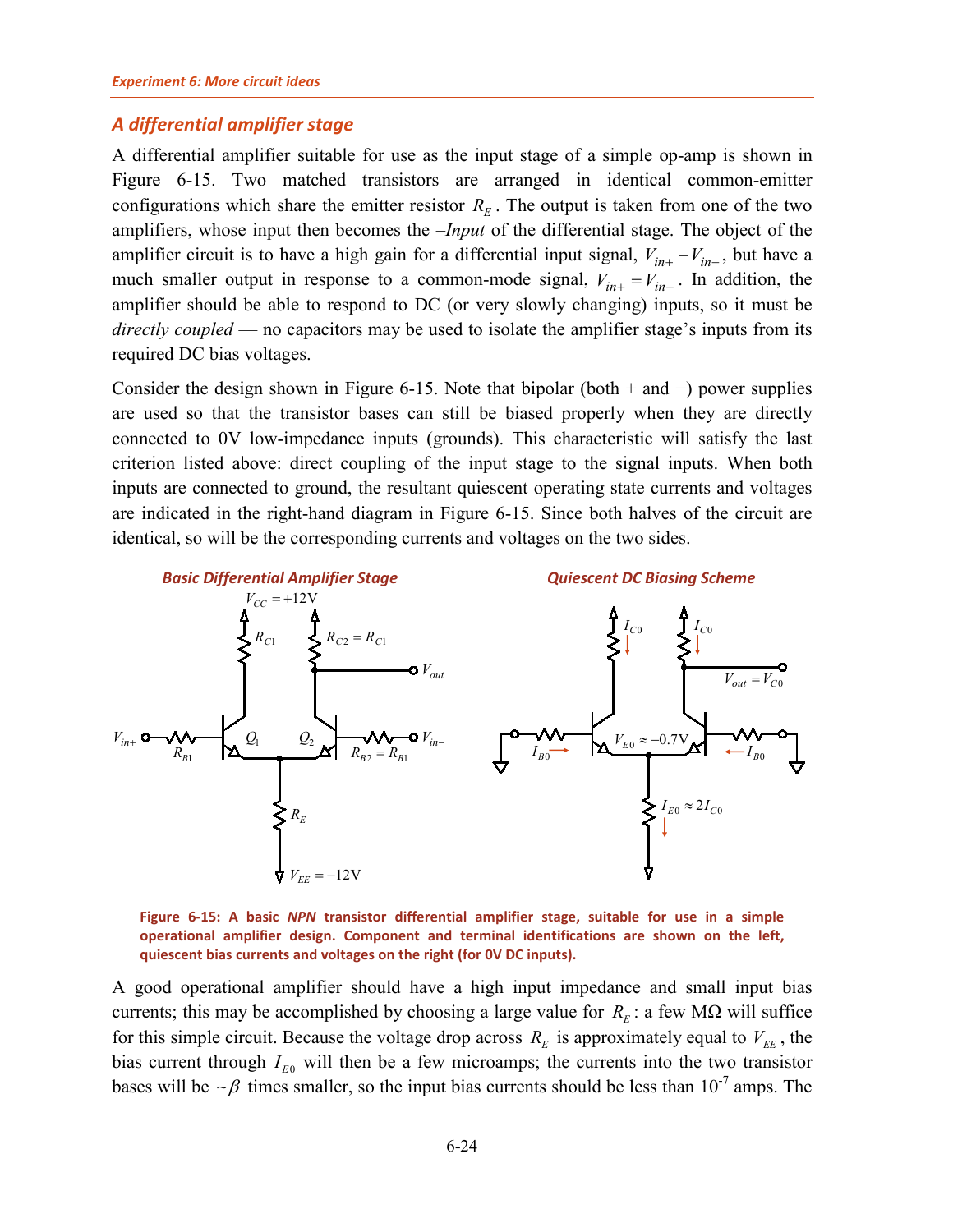base resistors  $R_{B1}$  and  $R_{B2}$  are required to provide some protection to the transistors in the event that the differential input voltage is large; they should have values of  $\neg 10k$ , so the voltage drops across them due to the input bias currents will be on the order of a millivolt or less. Thus we can ignore them for now. The collector resistors,  $R_{C1}$  and  $R_{C2}$ , set the collector bias voltages and will determine the circuit's differential and common-mode gains. Since the combined emitter bias current  $I_{E0}$  will be divided equally by the two identical halves of the circuit, we get  $V_{C0} = V_{CC} - (I_{E0}/2)R_{C2}$ : this will also be the quiescent output voltage with both inputs grounded.

To determine the behavior of the differential amplifier when nonzero input signals are present, we analyze its response to two different input conditions:  $V_{in+} = V_{in-}$  (a commonmode input signal) and  $-V_{in+} = V_{in-}$  (a differential input signal). By linear superposition of these two results we can predict the circuit's response to any arbitrary combination of  $V_{in+}$ and  $V_{in-}$  signals.



<span id="page-28-0"></span>**Figure 6-16: Responses of the differential amplifier stage to common-mode (left) and differential (right) inputs. The currents and voltages shown are the changes to the quiescent operating state values shown i[n Figure 6-15.](#page-27-1)**

Consider the common-mode input first, shown in the left-hand diagram of [Figure 6-16.](#page-28-0) In this case the same voltage is added to both transistor bases, and, since the base-emitter voltage drop of 0.7V is maintained, the voltage across the emitter resistor must change by the same amount. The resulting increase in the emitter resistor current,  $\Delta I<sub>E</sub>$ , is divided equally between the two transistors because of the symmetry in the circuit. Ignoring the small base currents, half of  $\Delta I<sub>F</sub>$  then appears across each of the collector resistors, and the resultant change in the voltage drop across  $R_{C2}$  appears at the circuit's output. Thus the commonmode voltage gain  $g_{CM} = -\frac{1}{2}R_C/R_E$ , as shown in [Figure 6-16.](#page-28-0)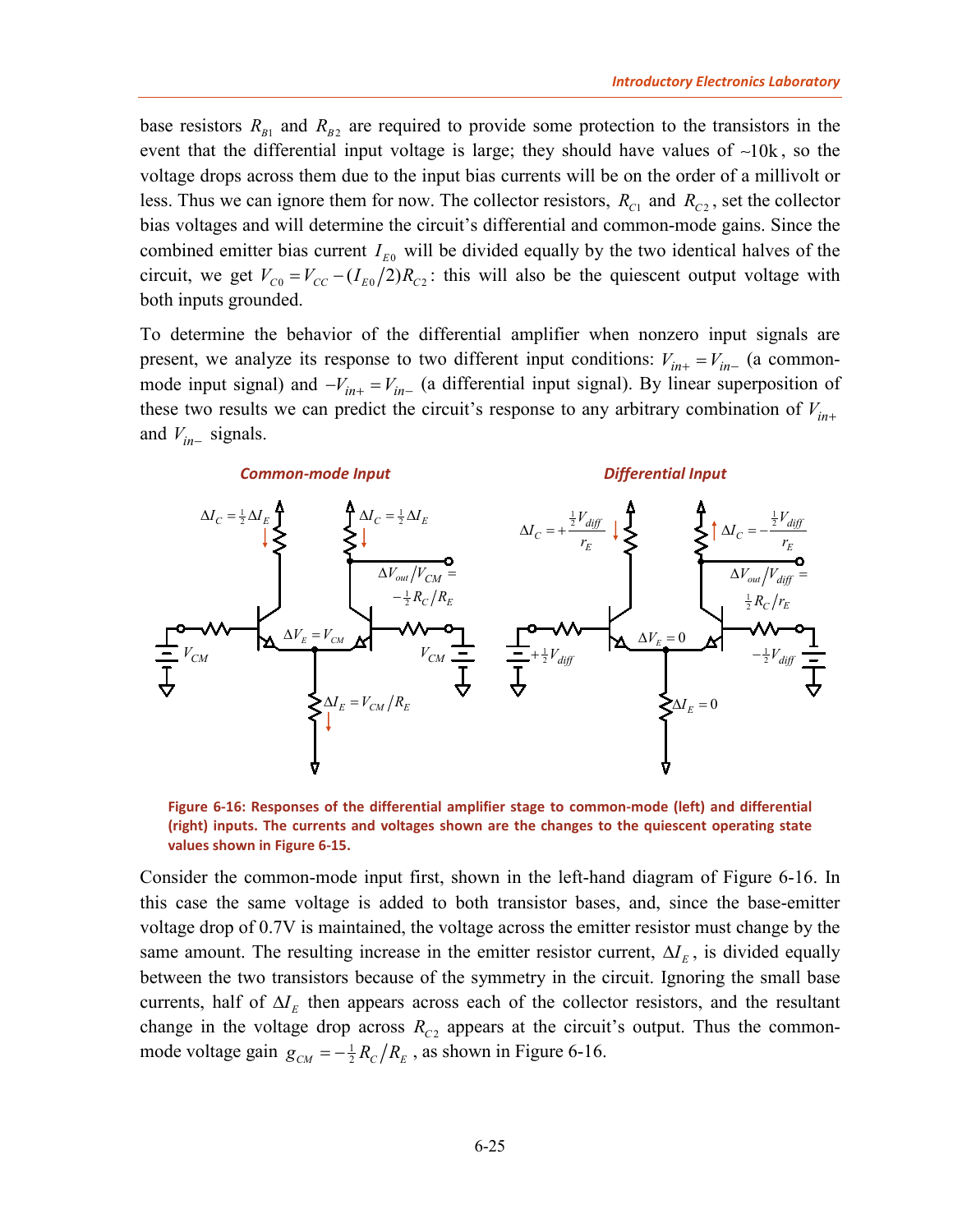The gain of the circuit to a differential input may be similarly analyzed using the right-hand diagram in [Figure 6-16.](#page-28-0) In this case equal and opposite voltages are applied to the inputs, resulting in equal and opposite changes in the transistors' base biases. Thus the emitter currents will also change in opposite directions, and the total current through  $R<sub>E</sub>$  remains constant (to first order in the assumed small differential input voltage). This implies that the emitter voltage of each transistor doesn't change, so we have a situation identical to that of the high-gain common-emitter amplifier in [Figure 6-5.](#page-15-1) Each transistor input sees one half of the total differential input voltage, and the gain of each is determined by the ratio of its collector resistor to its dynamic emitter resistance:  $r_E = (26 \Omega \text{ mA})/I_{C}$ . Consequently, the differential voltage gain  $g_{\text{diff}} = \frac{1}{2} R_C / r_E = \frac{1}{2} I_{C0} R_C / 26 \text{mV} \approx 20 \times (V_{CC} - V_{C0})$  (voltages in volts). Typically, with  $V_{CC} \sim 10V$ , we would get  $g_{diff} \sim 100$ .

The *common-mode rejection ratio* (*CMRR*) of a differential amplifier stage is defined to be the ratio of these two gains:  $CMRR = |g_{\text{diff}}/g_{\text{CM}}|$ . For the case of our simple differential amplifier stage, [Figure 6-15](#page-27-1) and [Figure 6-16,](#page-28-0)

$$
CMRR = \frac{R_E}{r_E} = \frac{I_{C0}R_E}{26 \text{ mV}} = \frac{\frac{1}{2}I_{E0}R_E}{26 \text{ mV}} \approx 20 \times (|V_{EE}| - 0.7)
$$

where  $V_{EF}$  is measured in volts. For our example, *CMRR*  $\approx$  20×11.3  $\approx$  226 = 47 dB, not bad for two transistors and a few resistors. This ratio can only be achieved in practice, however, if the two halves of the circuit are very well matched; if not, then the two collector currents will differ somewhat, and our assumption of perfect symmetry between the two halves of the circuit will be invalid: because of the mismatch, a common-mode input will generate a small differential signal in the two transistors' emitter circuits as well, and this error will reduce the *CMRR*.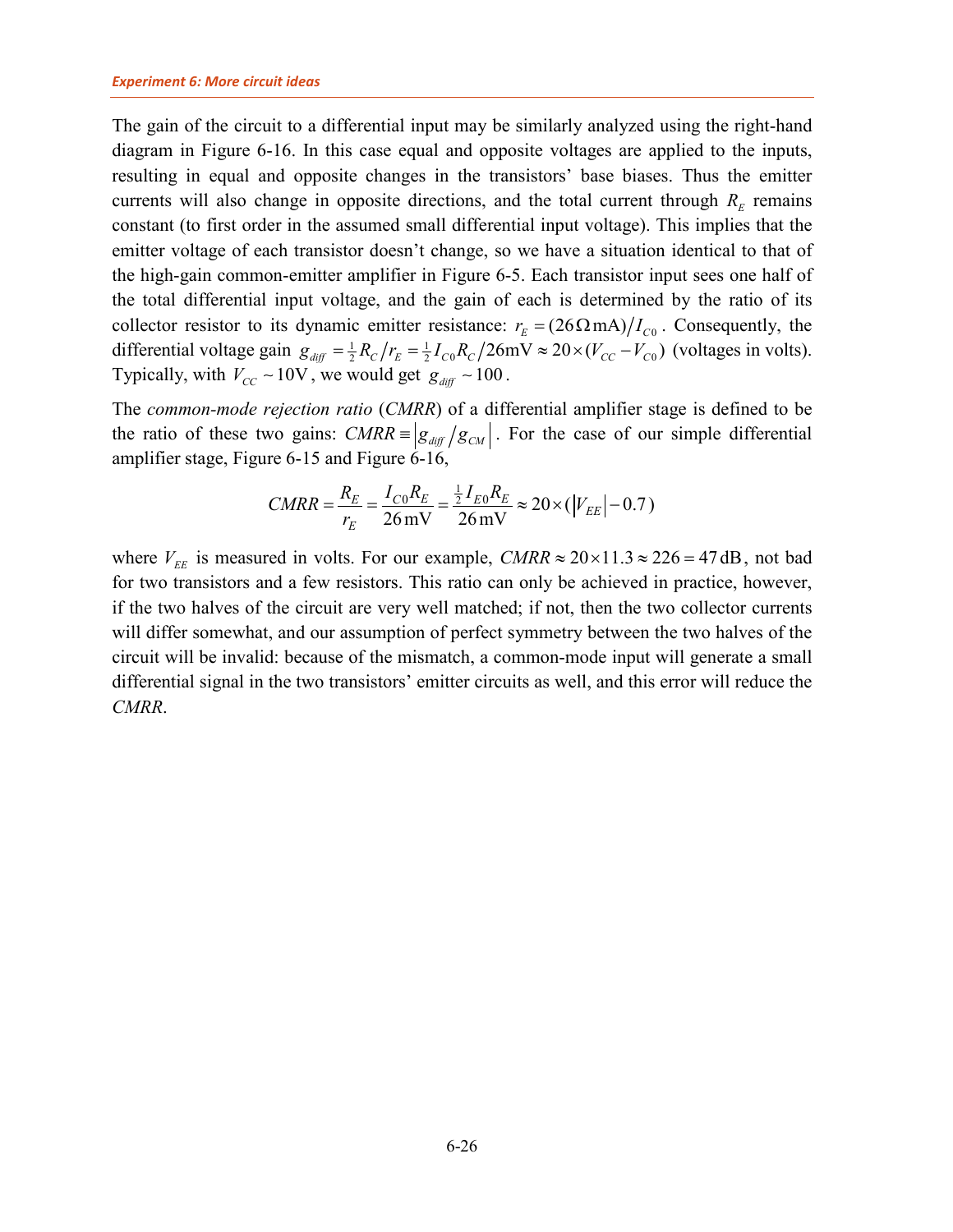#### <span id="page-30-0"></span>*Boosting op-amp output power*

If you need your circuit output to supply more than about 10mA, the standard TL082 opamp's output is insufficient. To quickly fashion together a "power op-amp" which can supply higher currents (100mA or so), you can add an emitter follower transistor amplifier to the opamp's output. To enable this added amplifier to supply both positive and negative output voltages into a load, we can use both *PNP* and *NPN* transistors in a so-called *push-pull* emitter follower circuit as shown in [Figure 6-17.](#page-30-1)



<span id="page-30-1"></span>**Figure 6-17: A simple** *push-pull* **emitter follower circuit uses a** *complementary pair* **(***NPN* **and** *PNP***) of transistors to boost the output current of an op-amp. Note that the negative feedback is from the transistors' output (the little hump in the feedback wire as it crosses below the resistor means that there is no connection between the crossing wires). The collector resistors reduce the transistors' power dissipation when driving a low-resistance load.**

Because (1) the feedback loop includes the transistors and (2) the op-amp adjusts its output voltage to keep its two inputs equal, the output voltage applied to the load should follow the input voltage to the op-amp +*Input*. When the input is positive, then the op-amp raises its output voltage until the upper, *NPN* transistor turns on, supplying current to the load from the positive power supply. Since this requires that the base-emitter junction is forward-biased at about 0.7V, the op-amp output voltage must be maintained 0.7V higher than the voltage applied to the load. This reverse-biases the lower, *PNP* transistor base-emitter junction, so that transistor is turned off. Conversely, when the input voltage goes negative, the op-amp slews its output to 0.7V below the desired load voltage, activating the lower, *PNP* transistor and turning off the *NPN* transistor. Thus the two transistors alternate between inactive and conducting on alternate half-cycles of the input waveform, a mode of operation commonly referred to as *Class B* (the amplifiers presented earlier are all *Class A*: the transistors are biased on during all normal input and output conditions).

One significant drawback of this simple, Class B power amplifier is that it introduces *crossover distortion*: glitches in the output waveform as it passes through 0. Because each transistor requires that its base-emitter junction is forward-biased by approximately 0.7V for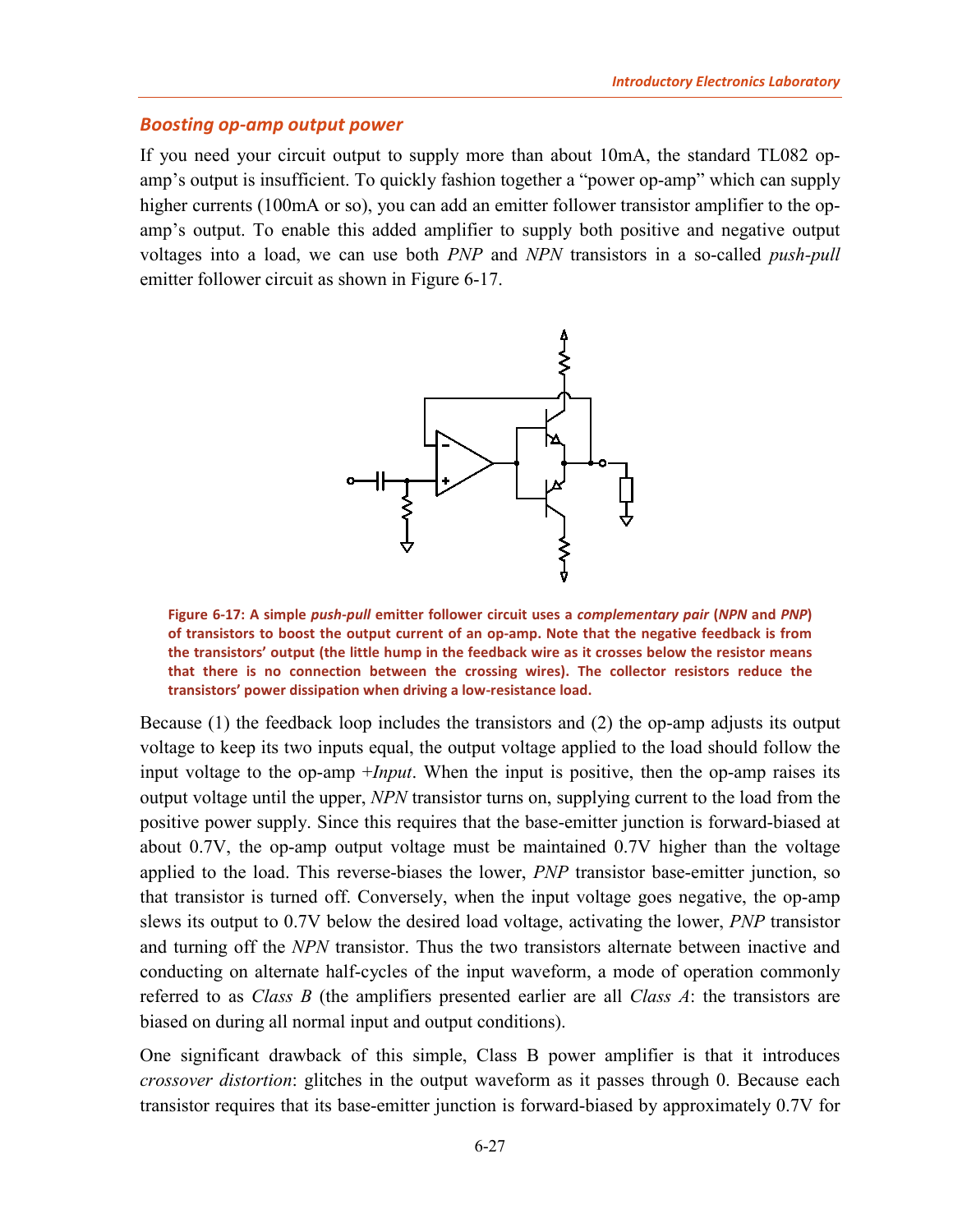it to operate, there is a "dead zone" in the circuit's output whenever the op-amp is within about  $\pm 0.7V$  of 0. The op-amp's output must pass through this zone as rapidly as possible whenever the input passes through 0, but it is limited by its slew rate (about 13 V/μs for the TL082). Consequently, the output waveform has little "flat spots" at 0V as the op-amp slews through the required 1.4V to activate the other output transistor [\(Figure 6-18\)](#page-31-0). A more complicated design (as used in an actual op-amp's output stage) includes some base biasing so that both transistors are properly biased when the output is near zero, eliminating crossover distortion. This modified type of amplifier designated *Class AB*, because it is a hybrid combination of classes A and B.



<span id="page-31-0"></span>**Figure 6-18: Generation of** *crossover distortion* **in the simple,** *Class B* **power-booster's output caused by the transistors' 0.7V base-emitter turn-on voltage coupled with the op-amp's finite slew rate.**

If the load resistance is fairly high, so that high output currents will require that most of the transistors' power supply voltages be applied to the load, then the average power dissipated in the amplifier's transistors may be small, and the collector resistors may be omitted. If the load resistance is small, on the other hand (for example, an  $8Ω$  speaker), and the power supply voltages are relatively high (such as the  $\pm 12V$  supplies on the breadboard), then the power dissipated by the transistors may be excessive.

The 250mA maximum available current from the  $\pm$ 12V supplies requires only 2V across an 8Ω speaker load, so the other 10V has to be dropped through the transistors and their associated collector resistors. The RMS power into the load in this case is only 0.25W, but *the average power drawn from each power supply line* is nearly 1W (for a sinusoid input only; a square wave input would draw 1.5W average). Where does all this extra power go? into heating of the transistors and their collector resistors, of course! On average each resistor-transistor combination will drop about 11V while the load draws about 100mA; to divide this equally between the two, each collector resistor should be about 60 $Ω$ : two 120 $Ω$ resistors in parallel will do the trick, and they together can handle 1/2W, leaving 1/2W for each transistor.